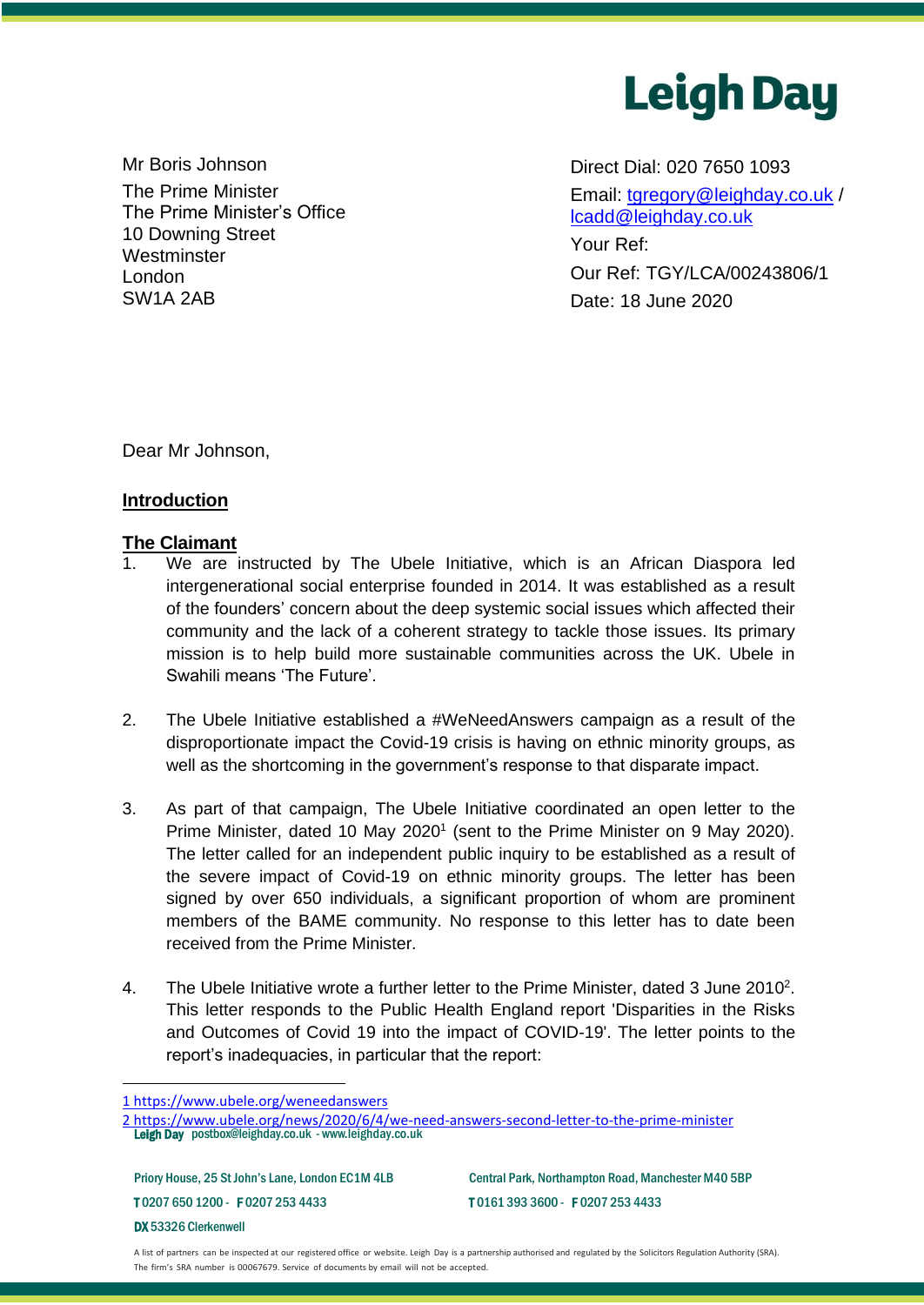

- 4.1. Has produced no recommendations, the purpose of which would be to reduce the impact on ethnic minority groups and/or put protective measure in place;
- 4.2. Has been stripped of a section which related to the submissions of relevant stakeholders about their concerns;
- 4.3. Contains no detailed breakdown by heritage of how Covid-19 has impacted particular communities such as Nigerian, Jamaican and Filipino communities; and
- 4.4. Contains findings which have already been identified and published by other bodies, such as the Office for National Statistics.
- 5. No response to this letter has to date been received from the Prime Minister.
- 6. Our client has also initiated a petition calling for an independent public inquiry into the impact of Covid-19 on BAME communities, which to date has been signed by over 32,800 people. 3
- 7. Our client remains deeply concerned about the failures of the government's response to the impact of Covid-19 on ethnic minority groups. Those failures have contributed to the death and serious illnesses of members of ethnic minority groups.
- 8. Our client's position is that these concerns warrant both: (i) an immediate independent inquiry which would investigate the underlying causes of the increased risk that ethnic minority groups face in relation to Covid-19 and produce recommendations which seek to protect ethnic minority groups from the increased risk of death from Covid-19 during a second or subsequent wave of infection; and (ii) a commitment from the government to undertake a more comprehensive, independent public inquiry into the disproportionate impact of Covid-19 on ethnic minority groups, which would investigate both the increased deaths amongst ethnic minority groups, the relevant causes of health disparities between ethnic groups in the UK, and the disproportionate economic impact of lockdown measures on ethnic minority groups.
- 9. Our client is also concerned by the government's apparent failure to consider the equality impacts of the lockdown-easing measures on ethnic minority groups, including the impact on higher-risk occupations, and seeks an explanation of whether any relevant assessments have been undertaken and disclosure of any such documents.

<sup>3</sup> [https://you.38degrees.org.uk/petitions/bame-communities-and-the-disproportionate-incidence-of](https://you.38degrees.org.uk/petitions/bame-communities-and-the-disproportionate-incidence-of-covid-19?share=c1c370db-dc62-460e-a89c-e3576037c4e9&source=rawlink&utm_source=rawlink)[covid-19?share=c1c370db-dc62-460e-a89c-e3576037c4e9&source=rawlink&utm\\_source=rawlink](https://you.38degrees.org.uk/petitions/bame-communities-and-the-disproportionate-incidence-of-covid-19?share=c1c370db-dc62-460e-a89c-e3576037c4e9&source=rawlink&utm_source=rawlink)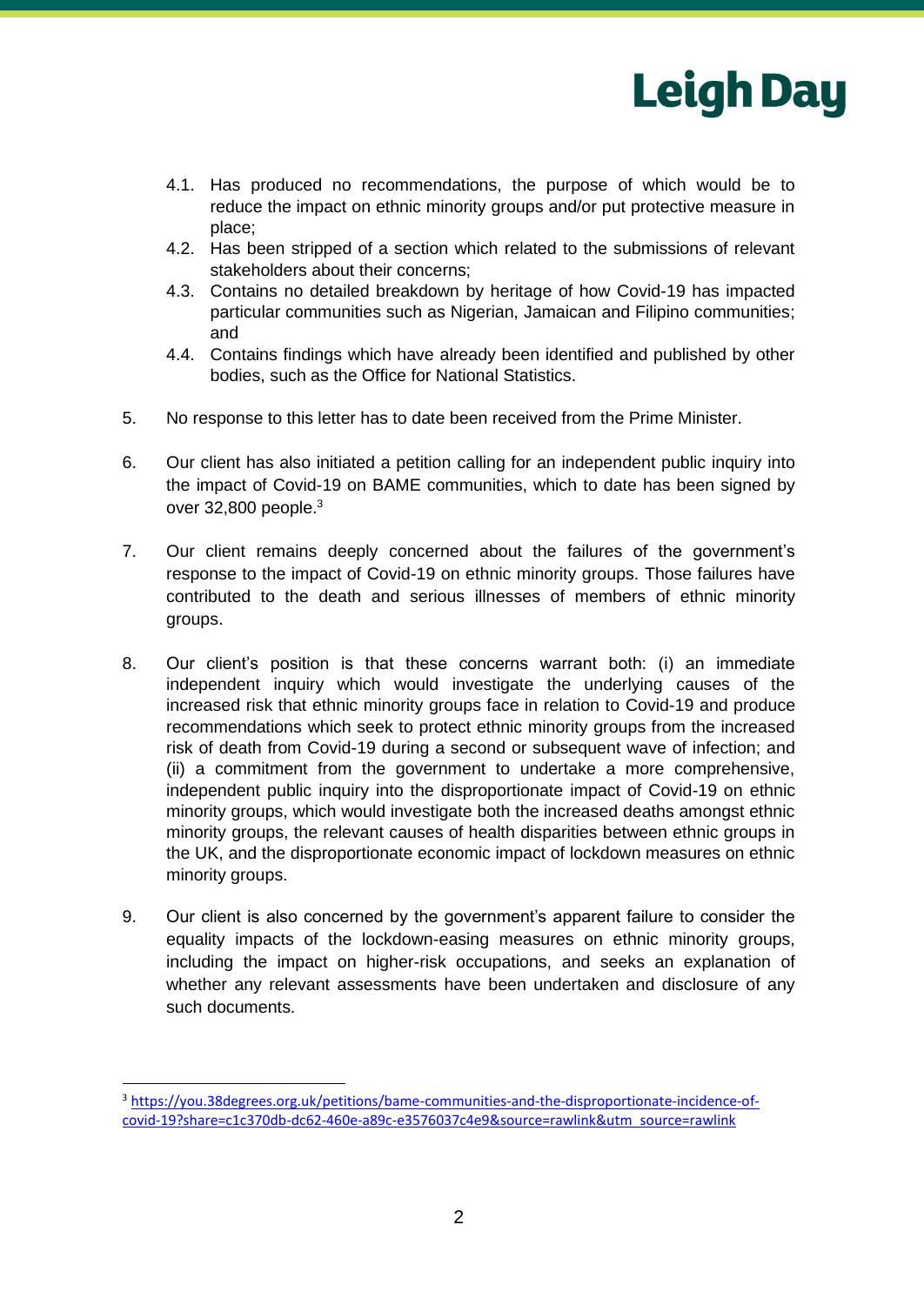

## **The Defendant**

10. The Rt Hon Boris Johnson MP, Prime Minister. The Prime Minister is proposed as the Defendant in this case, because it is clear that the issues raised require coordination at the highest level across various departments of government. If you consider that another party ought to be named as Defendant in the proposed proceedings, please explain why.

#### **Background**

11. The government has long been aware of health inequalities amongst ethnic minority communities in the United Kingdom. A 2018 report by Public Health England, 'Local action on health inequalities: understanding and reducing ethnic inequalities in health', recognised the need for *"effective action on ethnic health inequalities".* The report found that *"Progress on ethnic health inequalities has been slow and the need for senior leadership on this agenda has been repeatedly highlighted"* (p 6). It emphasised that *"Across all areas of activity, the meaningful engagement and involvement of minority ethnic communities, patients, clinical staff and people is central to understanding needs and producing appropriate and effective responses or shaping services"* (p 7), and that when taking action to address health inequalities, *"[t]he central role of racism must be acknowledged, understood and addressed"* (p 6).

#### *Data published in April and May 2020 on the disproportionate impact of Covid-19 on ethnic minority groups*

- 12. The Covid-19 pandemic has disproportionately affected ethnic minority communities in the United Kingdom. This became clear early into the outbreak in the UK. Research in early April 2020 from the Intensive Care National Audit and Research Centre (ICNARC) found that 35% of almost 2,000 patients were nonwhite, despite BAME people making up only 14% of the UK population.<sup>4</sup> Analysis by the Guardian of the 53 NHS Staff who had died in the pandemic by 16 April 2020 found that 68% were BAME.<sup>5</sup>
- 13. In an article published in the Health Service Journal on 22 April 2020, $6$  clinicians analysing the deaths of 119 NHS staff from Covid-19 found that:
	- 13.1. 71% of deaths of nurses and midwives were from BAME groups, despite BAME people only comprising 20% of the workforce;
	- 13.2. 56% of deaths of healthcare support workers were from BAME groups, despite BAME people only comprising 17% of the workforce;

<sup>4</sup> ICNARC report on 'Covid-19 in critical care', 4 April 2020, p 4.

<sup>5</sup> <https://www.theguardian.com/world/2020/apr/16/inquiry-disproportionate-impact-coronavirus-bame>

<sup>6</sup> <https://www.hsj.co.uk/exclusive-deaths-of-nhs-staff-from-covid-19-analysed/7027471.article>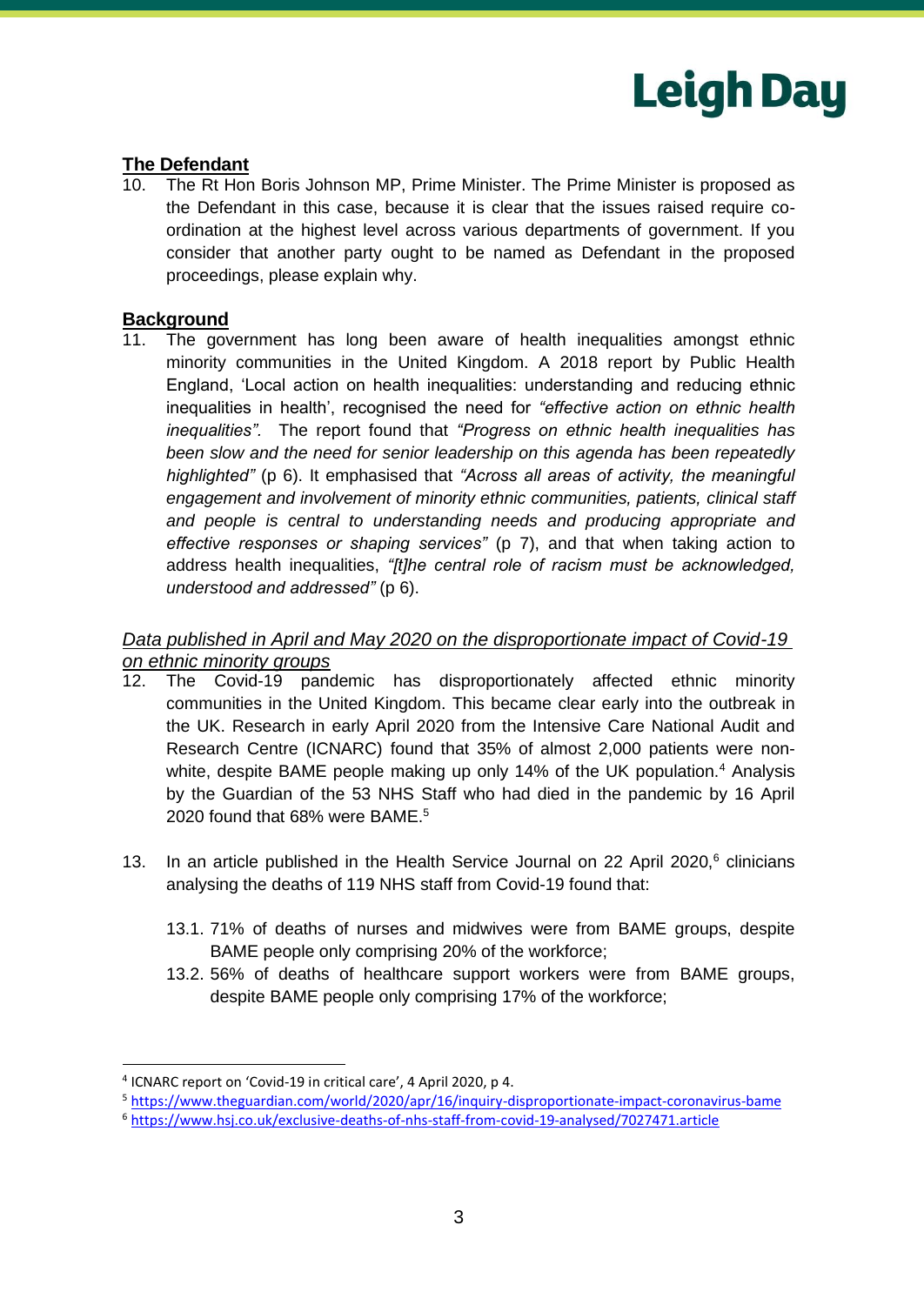

- 13.3. 94% of deaths of doctors and dentists were from BAME groups, despite BAME people only comprising 44% of the workforce;
- 13.4. More than half of health and social care workers who have died were born outside the UK, despite comprising 18% of NHS staff. 36% of deaths of workers born outside the UK were Filipino;
- 13.5. Members of staff considered at highest risk of viral exposure and transmission are absent from the data set of staff deaths, raising questions about why staff involved in lower risk activities are becoming infected.
- 14. On 7 May 2020, the ONS published a report entitled 'Coronavirus (Covid-19) related deaths by ethnic group, England and Wales: 2 March 2020 to 10 April 2020'. The ONS found that *"the risk of death involving the coronavirus (COVID-19) among some ethnic groups is significantly higher than that of those of White ethnicity"* (p 2). It found that after taking account of *"age"*, *"other socio-demographic characteristics"* and *"measures of self-reported health and disability at the 2011 Census"*, there remained a raised risk of death amongst some ethnic groups. The *"difference between ethnic groups in COVID-19 mortality"* was found to be *"partly a result of socio-economic disadvantage and other circumstances, but a remaining part of the difference has not been explained"* (p 2; emphasis added).
- 15. After adjusting for the risks of death from Covid-19 relating to age, the ONS found that *"men and women from all ethnic minority groups (except females with Chinese ethnicity) are at greater risk of dying from COVID-19 compared with those of White Ethnicity. Black males are 4.2 times more likely to die from COVID-19 than White males, while Black females are 4.3 times more likely to die from COVID- 19 than White females. People of Bangladeshi and Pakistani, Indian, and Mixed ethnicities also had statistically significantly raised odds of death compared with those of White ethnicity. For the Chinese ethnic group, we find a raised risk among males but not females"* (p 6).
- 16. The ONS also carried out an adjustment for *"region, rural and urban classification, area deprivation, household composition, socio-economic position, highest qualification held, household tenure mand health or disability in the 2011 Census".*  The fully adjusted results found that *"Black males and females are 1.9 times more likely to die from COVID-19 than the White ethnic group. Males of Bangladeshi and Pakistani ethnicity are 1.8 times more likely to die; for females, odds of death are reduced to 1.6 times more likely. Individuals from the Chinese and Mixed ethnic group have similar risks to those with White ethnicity"* (p 6).
- 17. The ONS found that socio-economic disadvantage was a relevant factor in explaining the disproportionate impact of Covid-19 on ethnic minority communities. Its report stated that "*Existing evidence indicates that most ethnic minority groups tend to be more disadvantaged than their White counterparts" (p 5). This includes:*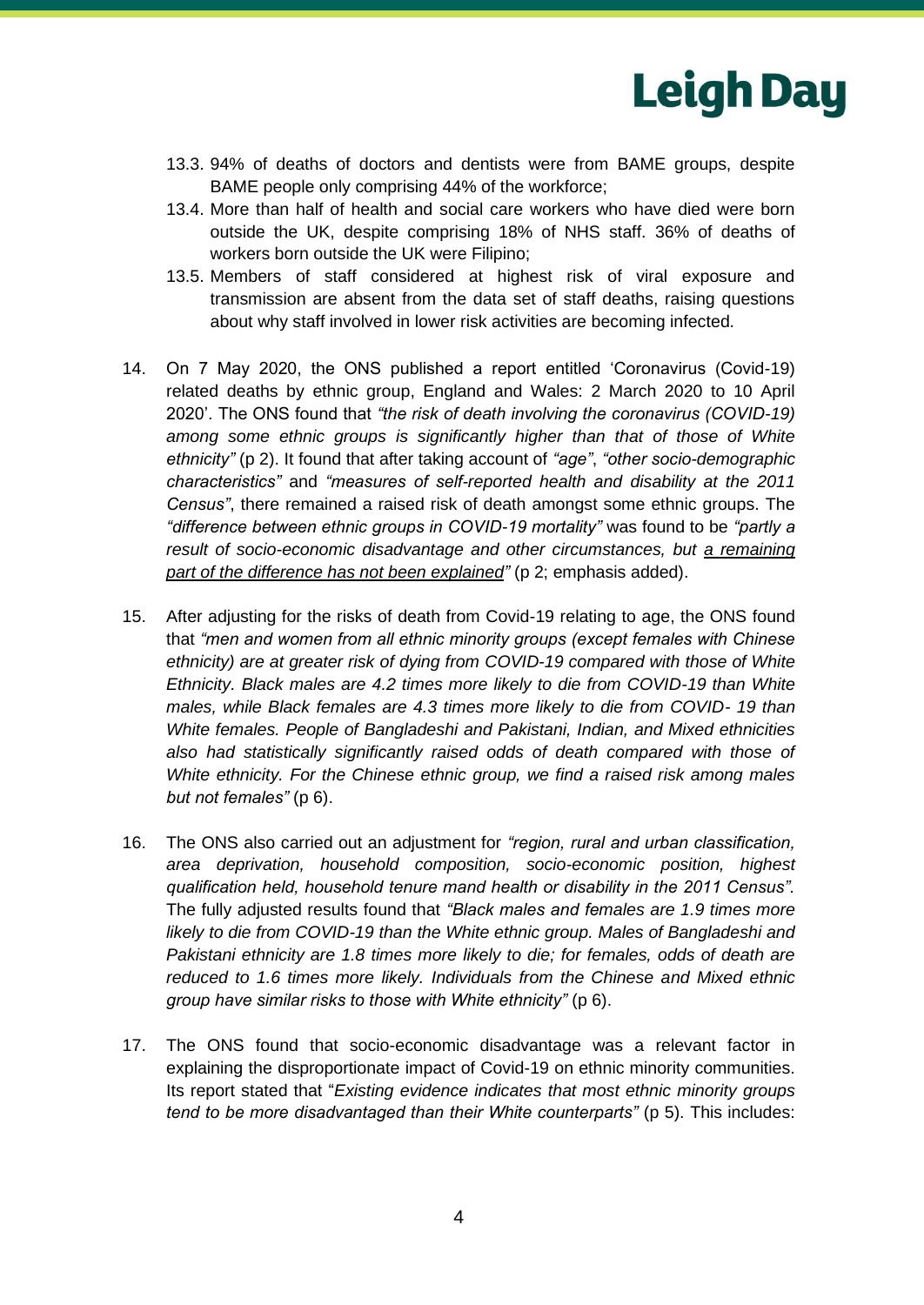

a higher likelihood of living in overcrowded households: *"while only 2% of White British households experienced overcrowding, 30% of Bangladeshi households (the highest percentage), 16% of Pakistani households and 12% of Black households experienced this"*; a higher likelihood of Bangladeshi, Pakistani and Black ethnicities living in deprived neighbourhoods; a higher likelihood of unemployment amongst Black, Bangladeshi and Pakistani populations; and a higher likelihood of low income and child poverty, with persons of Bangladeshi, Pakistani, Chinese, and Black ethnicities twice as likely to be living on a low income and experiencing child poverty, compared with those of White ethnicity (p 8).

- 18. However, the ONS found that socio-economic factors "*do not explain all of the difference, suggesting other causes are still to be identified"* (p 7, emphasis added).
- 19. The ONS did not undertake any analysis on two issues recognised to be relevant to the disproportionate impact of Covid-19 on ethnic minority communities: (i) the over-representation of ethnic groups in public-facing occupations which place employees at increased risk of contracting Covid-19, and (ii) the propensity amongst some ethnic groups to suffer co-morbidities associated with worse outcomes from Covid-19. The ONS indicated that further work would be undertaken on these issues although no indication was given of a timeframe for this (p 7).
- 20. This early evidence of the disproportionate impact of Covid-19 on ethnic minority groups prompted calls for an urgent government inquiry into the issue.

#### *Public Health England's Review*

In response, the government undertook to conduct a rapid review into the issue. A government news bulletin on 4 May 2020 on the **'**Review into factors impacting health outcomes from Covid-19'<sup>7</sup> explained that Professor Kevin Fenton, Regional Director of Public Health at Public Health England (PHE) was commissioned to lead the review, "*to better understand how different factors such as ethnicity, deprivation, age, gender and obesity could impact on how people are affected by COVID-19"*. Professor Fenton stated that *"PHE is engaging a wide range of external experts and independent advisors, representing diverse constituencies including devolved administrations, faith groups, voluntary and community sector organisations, local government, public health, academic, royal colleges and others. We are committed to hearing voices from a variety of perspectives on the impact of COVID-19 on people of different ethnicities"*.

<sup>7</sup> <https://www.gov.uk/government/news/review-into-factors-impacting-health-outcomes-from-covid-19>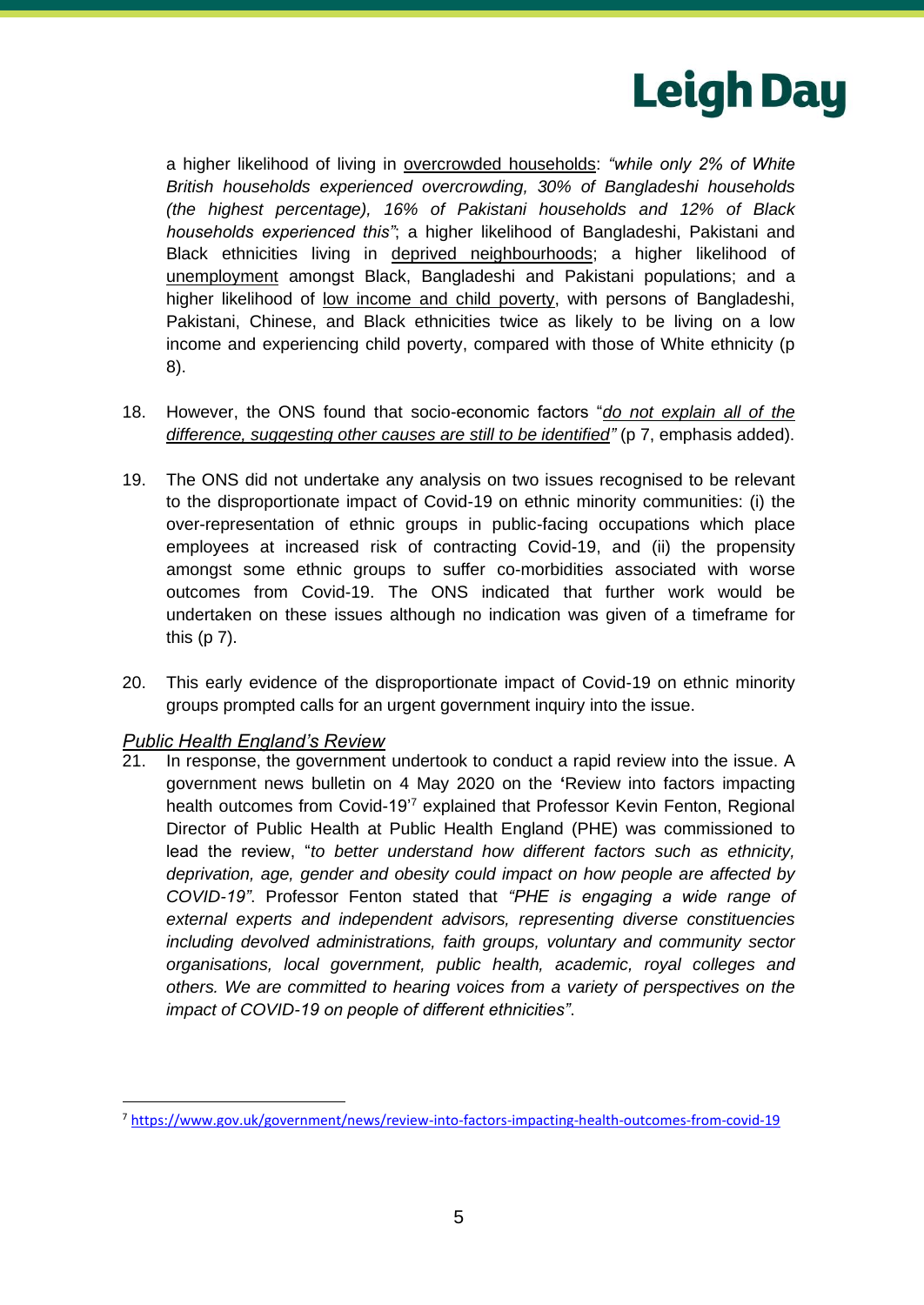

- 22. The Terms of Reference for the review<sup>8</sup> specifically stated that one of the review's objectives was to *"suggest recommendations for further action that should be taken to reduce disparities in risk and outcomes from COVID-19 on the population"* (emphasis added)*.* The government promised that *"PHE will work with external experts, independent advisors and stakeholders to consider the results of the review and any suggested recommendations".*
- 23. However, the scope of the review was limited. The Terms of Reference stated that *"the review will not ascertain root causes of findings that are likely to be driven by complex interactions"*. It was stated that the National Institute for Health Research (NIHR) has been commissioned to *"examine these in more detail".* The NHIR has launched a call for research proposals which *"have the potential to deliver public health impacts within 12 months".* There has been no commitment by the government to undertake a more prompt investigation into the underlying causes of the health disparities.
- 24. Over 4,000 individuals and organisations representing ethnic minority communities in the UK made submissions and recommendations in response to the PHE review; these have been described by PHE as having *"provided rich qualitative and contextual insight into a range of issues on Covid-19 and BAME groups"*<sup>9</sup> . Written evidence was submitted and discussions were also convened by Professor Fenton.<sup>10</sup> Many of those responses raised the issues of structural racism, poor life chances, stigma, discrimination, and distrust and suggested that these factors contributed to the disproportionately high death rate from Covid-19 in some ethnic groups.<sup>11</sup>
- 25. The submissions raised issues which are not only relevant to explaining the disproportionate impact of Covid-19 on ethnic minority groups to date, but also to the potential impact of lockdown-easing measures on ethnic minority groups. For example, the Muslim Council of Britain highlighted a number of relevant factors, including:
	- 25.1. The prevalence of intergenerational households in ethnic minority communities (20% of South Asian households; 50% of Black African or Caribbean households), which *"puts elderly BAME individuals at a higher*

<sup>8</sup> [https://khub.net/documents/135939561/287909059/COVID-19+Impact+Review+ToRs.pdf/611bea2c-](https://khub.net/documents/135939561/287909059/COVID-19+Impact+Review+ToRs.pdf/611bea2c-0cbe-4c71-57fe-abfeccdbf273?t=1588688788954)[0cbe-4c71-57fe-abfeccdbf273?t=1588688788954](https://khub.net/documents/135939561/287909059/COVID-19+Impact+Review+ToRs.pdf/611bea2c-0cbe-4c71-57fe-abfeccdbf273?t=1588688788954)

<sup>9</sup>[https://assets.publishing.service.gov.uk/government/uploads/system/uploads/attachment\\_data/file/892](https://assets.publishing.service.gov.uk/government/uploads/system/uploads/attachment_data/file/892376/COVID_stakeholder_engagement_synthesis_beyond_the_data.pdf) 376/COVID stakeholder engagement synthesis beyond the data.pdf - see p 26.

<sup>10</sup> [https://www.wmca.org.uk/news/mayor-hosts-virtual-roundtable-as-part-of-public-health-england](https://www.wmca.org.uk/news/mayor-hosts-virtual-roundtable-as-part-of-public-health-england-review-into-coronavirus-effect-on-bame-communities/)[review-into-coronavirus-effect-on-bame-communities/](https://www.wmca.org.uk/news/mayor-hosts-virtual-roundtable-as-part-of-public-health-england-review-into-coronavirus-effect-on-bame-communities/)

<sup>11</sup> [https://www.channel4.com/news/professor-fenton-speaks-for-the-first-time-since-government-report](https://www.channel4.com/news/professor-fenton-speaks-for-the-first-time-since-government-report-into-bame-covid-risk-factors)[into-bame-covid-risk-factors](https://www.channel4.com/news/professor-fenton-speaks-for-the-first-time-since-government-report-into-bame-covid-risk-factors)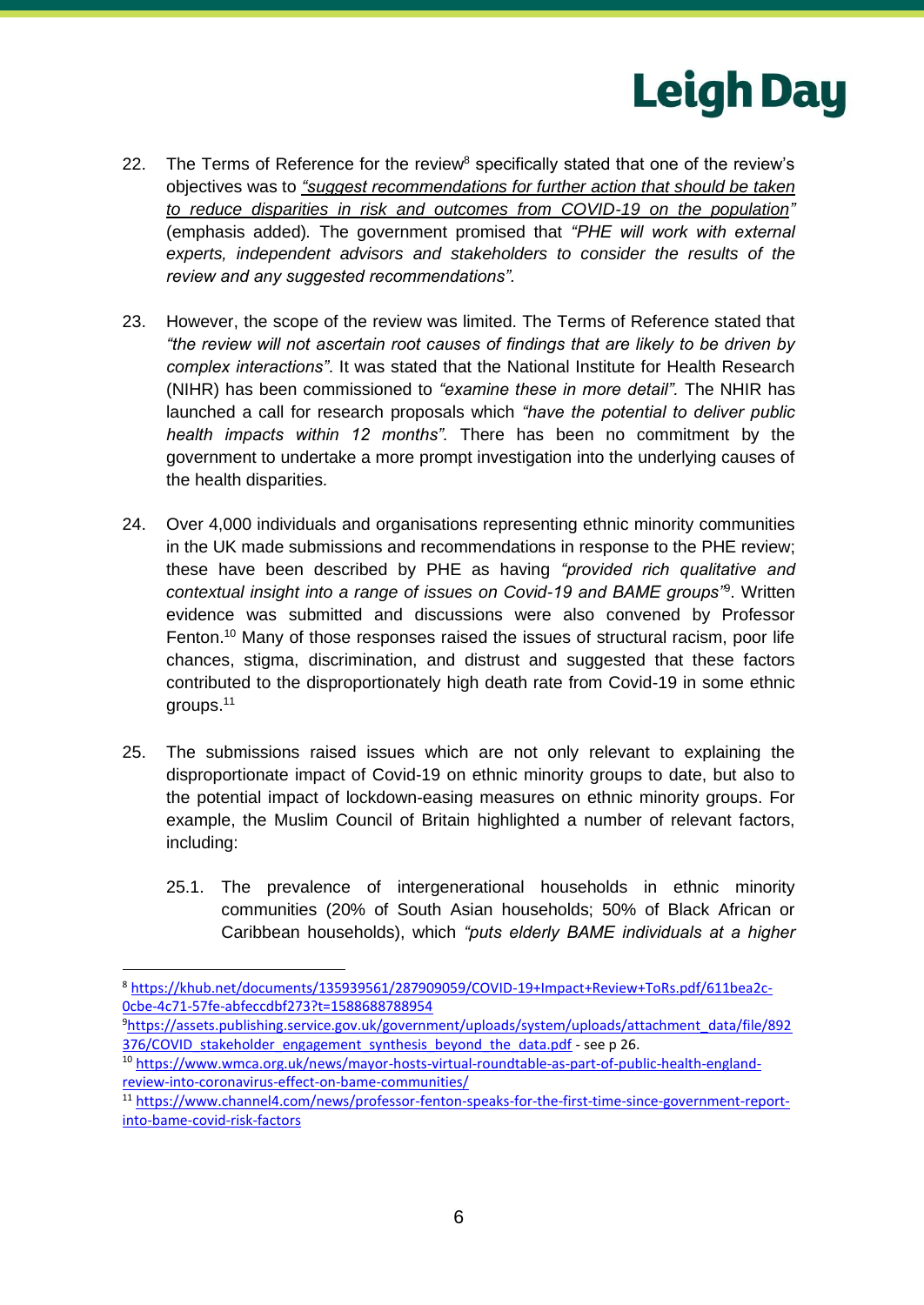

*risk of contracting COVID-19 due to the difficulty to sufficiently self-isolate and the potential for younger generations to bring the infection into their homes"* (§6 vii);

- 25.2. A high rate of overcrowding in BAME households, resulting in self-isolation being impossible (§6ix-x);
- 25.3. The significantly higher rates of BAME healthcare worker deaths, with analysis indicating *"that these have occurred in roles that are not considered high risk of viral exposure and transmission"* , and that external factors are in play, of which one may be *"discrimination and bullying of BAME and Muslim healthcare staff, and an inability to speak out on key issues because of this"* (§7Vii-viii). Reference is made to a survey of over 2,000 BAME NHS staff which found that respondents felt that BAME staff were unfairly deployed to the most at risk wards, unable to speak out, and that discriminatory behaviour played a role in the high death toll (§7ix);
- 25.4. The importance of understanding "*why such inequalities exist in the first place, the impact of racism and structural discrimination on different facets of people's lives, and how this has contributed to the disproportionate rate of deaths in BAME communities"* (§6xi).
- 26. Stakeholders also expressed major concerns about the impact of a second wave of Covid-19 on ethnic minority communities, and the government's preparedness for a second wave (see further, below).
- 27. In a webinar on 22 May 2020, Professor Fenton stated that the work being undertaken for the review had several components, all of which would be submitted to the government in late May 2020 for release.<sup>12</sup> One of the components of the review was the lived experience and recommendations from the individuals and groups who had engaged with the review.
- 28. It was reported in the Health Service Journal<sup>13</sup> that an early draft of the review report contained a section, annexed to the report, which included the submissions from the organisations and individuals who supplied evidence to the review.
- 29. The PHE 'Disparities in the risk and outcomes of Covid-19' review was published on 2 June 2020 ("**the PHE Review**"). The report did not contain any of the responses from the stakeholder and community engagement process.

<sup>12</sup> https://www.hsj.co.uk/coronavirus/exclusive-government-censored-bame-covid-riskreview/7027761.article

 $13$  Ibid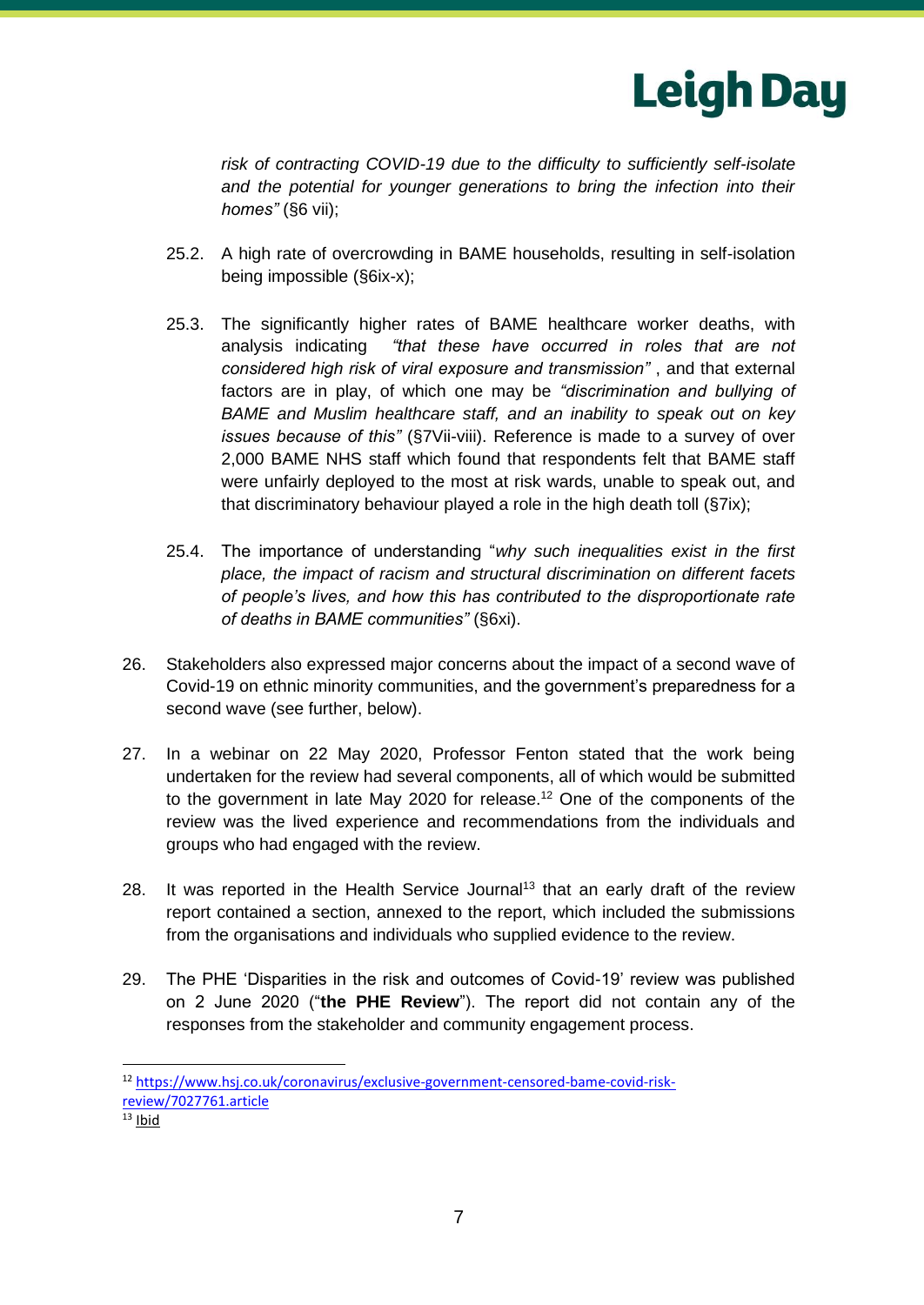

- <span id="page-7-0"></span>30. Chapter 4 of the PHE Review addresses 'Ethnicity'. It reports that *"after accounting for the effect of sex, age, deprivation and region, people of Bangladeshi ethnicity had around twice the risk of death when compared to people of White British ethnicity. People of Chinese, Indian, Pakistani, Other Asian, Caribbean and Other Black ethnicity had between 10 and 5% higher risk of death when compared to White British"* (§4.1)*.* When looking only at the working-age population (between 20 and 64 years old), people of Bangladeshi ethnicity have an 80% higher risk of death than White British people (§4.5). Working-age people of Black Other and Pakistani ethnicity have a 50% higher risk of death than White British, and people of Black Caribbean ethnicity a 30% higher risk of death (§4.5).
- 31. The PHE review stated that BAME communities are *"likely to be at increased risk of acquiring the infection"* on account of being more likely to live in urban areas, overcrowded households, deprived areas, have jobs which expose them to higher risk, and be more likely to be born abroad which may result in additional barriers accessing services (§4.2). It stated that BAME communities are *"also likely to be at increased risk of poorer outcomes once they acquire the infection"*, noting that some co-morbidities (e.g. cardiovascular disease, hypertension and type III diabetes) are more common among certain ethnic groups.
- 32. Chapter 5 of the PHE Review, which looks at 'Occupation', reports a higher infection rate amongst midwives and nursing associates from Asian (3.9%) and 'Other' (3.1%) ethnic groups, than White ethnic groups (1.7%); however the report states that the *"analysis did not look at the possible reasons behind these differences"* (§5.1). The PHE review reported that an analysis of 119 deaths of NHS staff *"showed a disproportionately high number of BAME staff among those who had died"*, but did not contain any further details of the findings (which are set out at [§30](#page-7-0) above).
- 33. Like the ONS report published a month earlier, when quantifying the increased risk from Covid-19, the analysis in the PHE Review did not analyse the effect of occupation, co-morbidities, or obesity, notwithstanding that these were factors that the ONS had specifically recognised to be relevant to the higher risk of death amongst certain ethnic groups. The PHE report did not consider the effect of structural racism and discrimination on increasing the risk from Covid-19 to ethnic minority groups, issues which were raised by stakeholders and ethnic minority communities in submissions.
- 34. The PHE Review did not make any recommendations for action to address the disproportionate impact of Covid-19 on ethnic minority groups, despite this being a stated objective of the review, as set out in the Terms of Reference.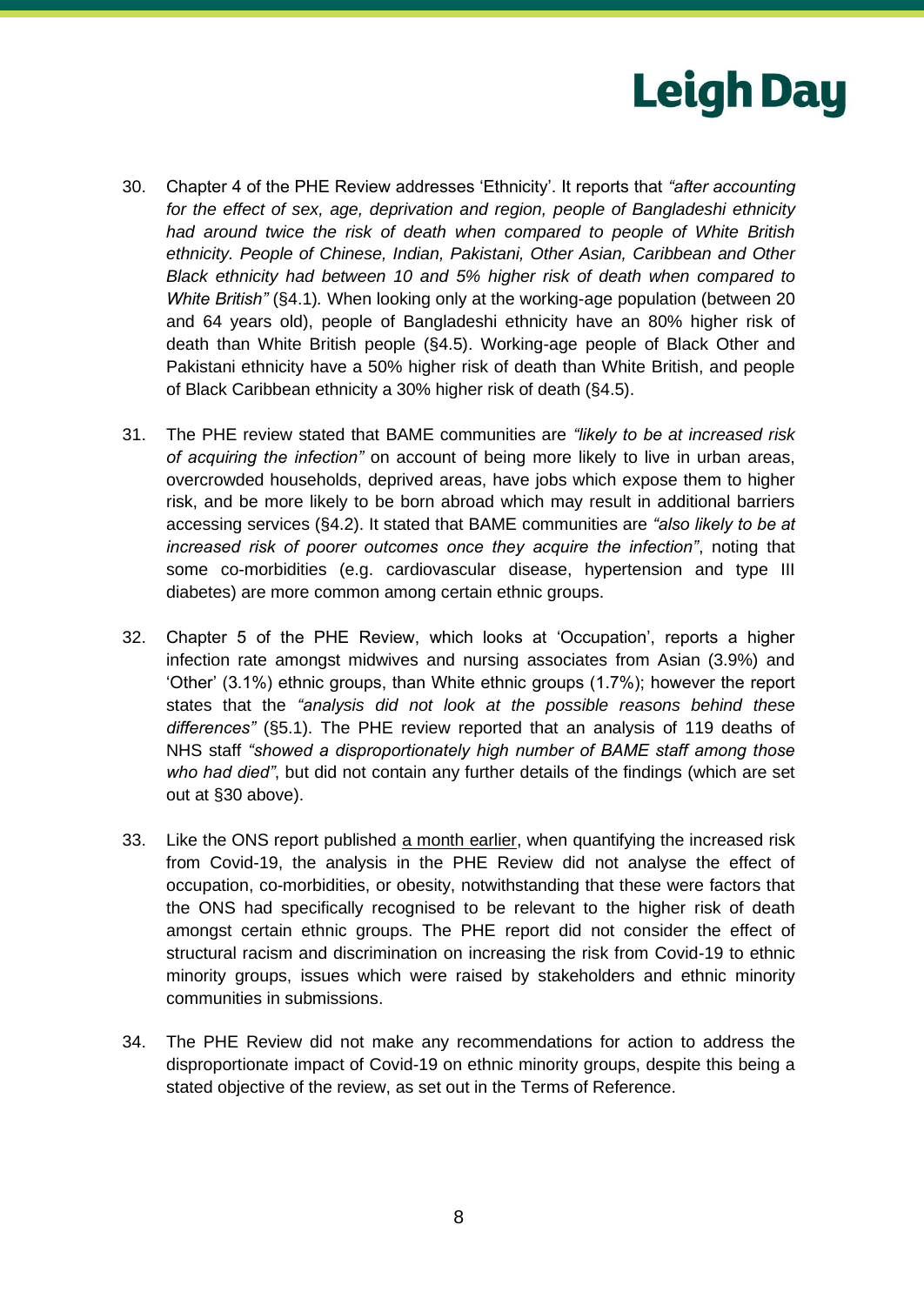

- 35. Our client is extremely disappointed that the PHE Review simply repeats or summarises information which had already been published in April and May, by the ONS and other organisations, without any further meaningful analysis of the root causes of the increased risk from Covid-19 to ethnic minority groups, or recommendations for concrete action to rectify the underlying causes of the disparities. As set out below, there is a substantial risk of a second wave of infection in the near future, and the government is losing valuable time within which to take steps to mitigate the disproportionate impact of Covid-19 on ethnic minority communities.
- 36. Following widespread criticism of the PHE Review and calls for the government to publish the missing stakeholder submission and recommendations in full, on 4 June 2020 the Government's Equality Hub announced that the Equalities Minister would be leading on further work on Covid-19 disparities.<sup>14</sup> The Terms of Reference for this work do not contain a commitment to publish or implement any recommendations or actions to address the disproportionate impact of Covid-19 on ethnic minority communities within any particular timeframe. It does nothing to reassure our clients that the government has a robust plan in place to investigate the root causes of the health disparities between ethnic groups, or to protect the lives of people disproportionately affected by Covid-19.

# *PHE England report: 'Beyond the data: Understanding the impact of Covid-19 on BAME groups' ("the Stakeholder Engagement report")*

- 37. The BAME stakeholder submissions and recommendations, which had been omitted from the PHE Review, were eventually published on 16 June 2020, following widespread criticism of the government's failure to publish the report, and after it had been leaked to the press<sup>15</sup>.
- 38. The Stakeholder Engagement report found that risks associated with Covid-19 transmission, morbidity and mortality can be exacerbated by challenges BAME community face with regards to housing conditions, household composition, population density, income inequality, over-representation in occupations with a higher risk of Covid-19 exposure, increased use of public transportation to travel to work, historic racism and poorer experiences of healthcare, workplace discrimination, racism and bullying, and a difficulty expressing and addressing concerns in the workplace about risk (p 5-8). The main themes were identified as follows:
	- 38.1. Longstanding inequalities exacerbated by Covid-19: this includes social and economic factors, which are strongly associated with Covid-19 diagnoses,

<sup>14</sup> <https://www.gov.uk/government/news/next-steps-for-work-on-covid-19-disparities-announced>

<sup>15</sup> <https://www.bbc.co.uk/news/health-53035054>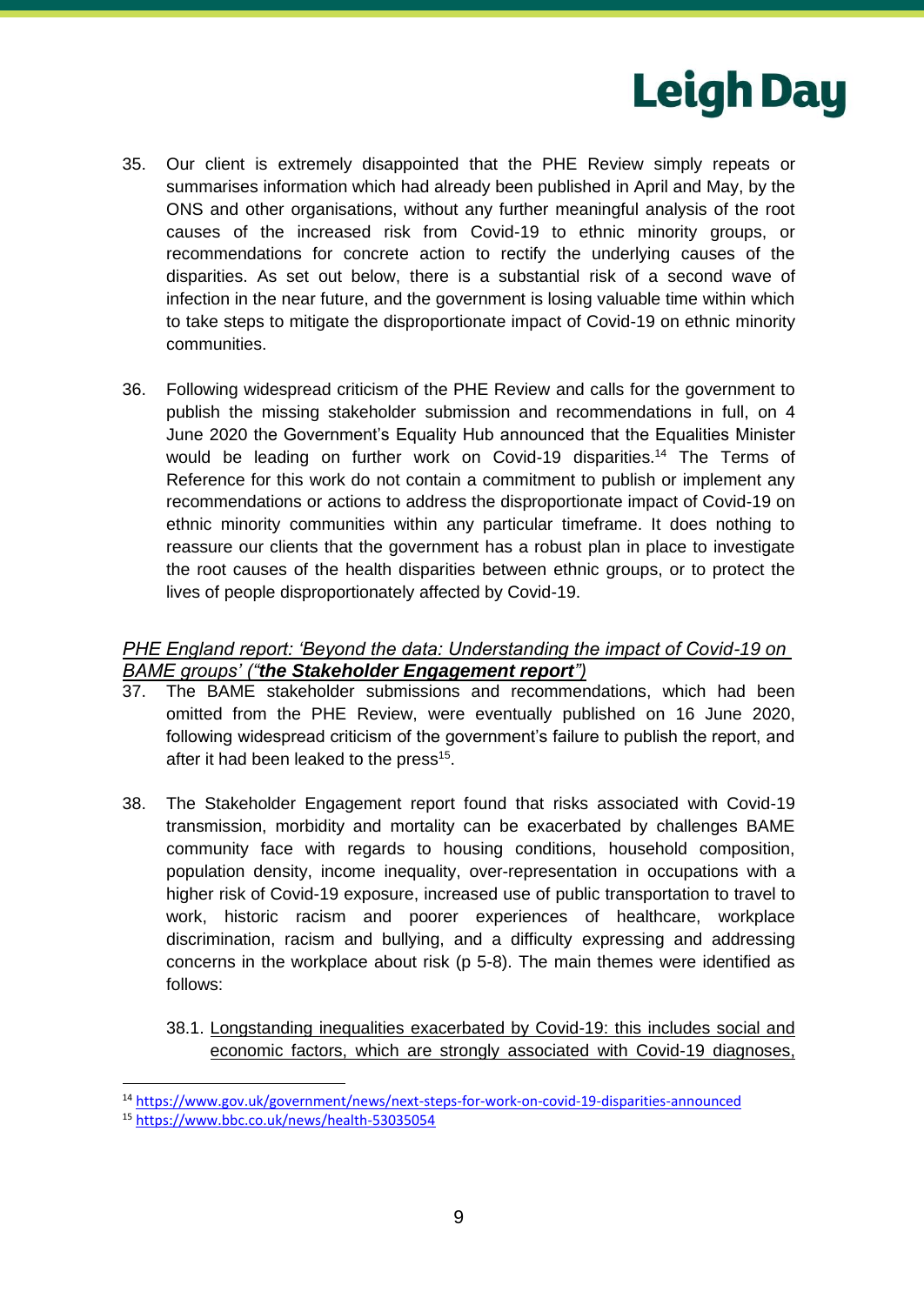

incidence and severe disease, as well as with the prevalence of comorbidities which increase disease severity.

- 38.2. Increased risk of exposure to and acquisition of Covid-19: key actions recommended include the provision of adequate protective equipment, occupational risk assessments, targeted education and support for key workers, and tackling workplace bullying, racism and discrimination.
- 38.3. Increased risk of complications and death from Covid-19: key actions recommended include *"culturally competent strategies"* to support better symptom recognition, early diagnosis and earlier presentation to clinical services.
- 38.4. Racism, discrimination, stigma, fear and trust: this was identified as affecting communities and specifically BAME key workers *"as a root cause affecting health, and exposure risk and disease progression risk"*, as well as a lack of trust in NHS services and health care treatment, which resulted in *"reluctance to seek care on a timely basis and late presentation with disease"*. Strategies to create workplaces which empower BAME staff to raise concerns about occupational risk and safety, and which worked with local communities to rebuild trust in using health services, were considered essential.
- 39. The report set out a number of stakeholder requests (pp 8-11; 48-51). These include:
	- 39.1. improving data recording of faith and ethnicity;
	- 39.2. increasing community participatory research;
	- 39.3. ensuring that education and prevention campaigns guidance and media are *"culturally appropriate and available in different languages"*;
	- 39.4. accelerating the development of *"culturally competent occupational risk assessment tools"* to reduce the risk of employees' exposure to and acquisition of Covid-19;
	- 39.5. ensuring that Covid-19 recovery strategies actively reduce inequalities caused by the wider determinants of health; and
	- 39.6. reviewing and identifying changes to be made to policy and guidance as lockdown measures are relaxed (including guidance on shielding, PPE, testing, and guidance to employers and employees) in response to the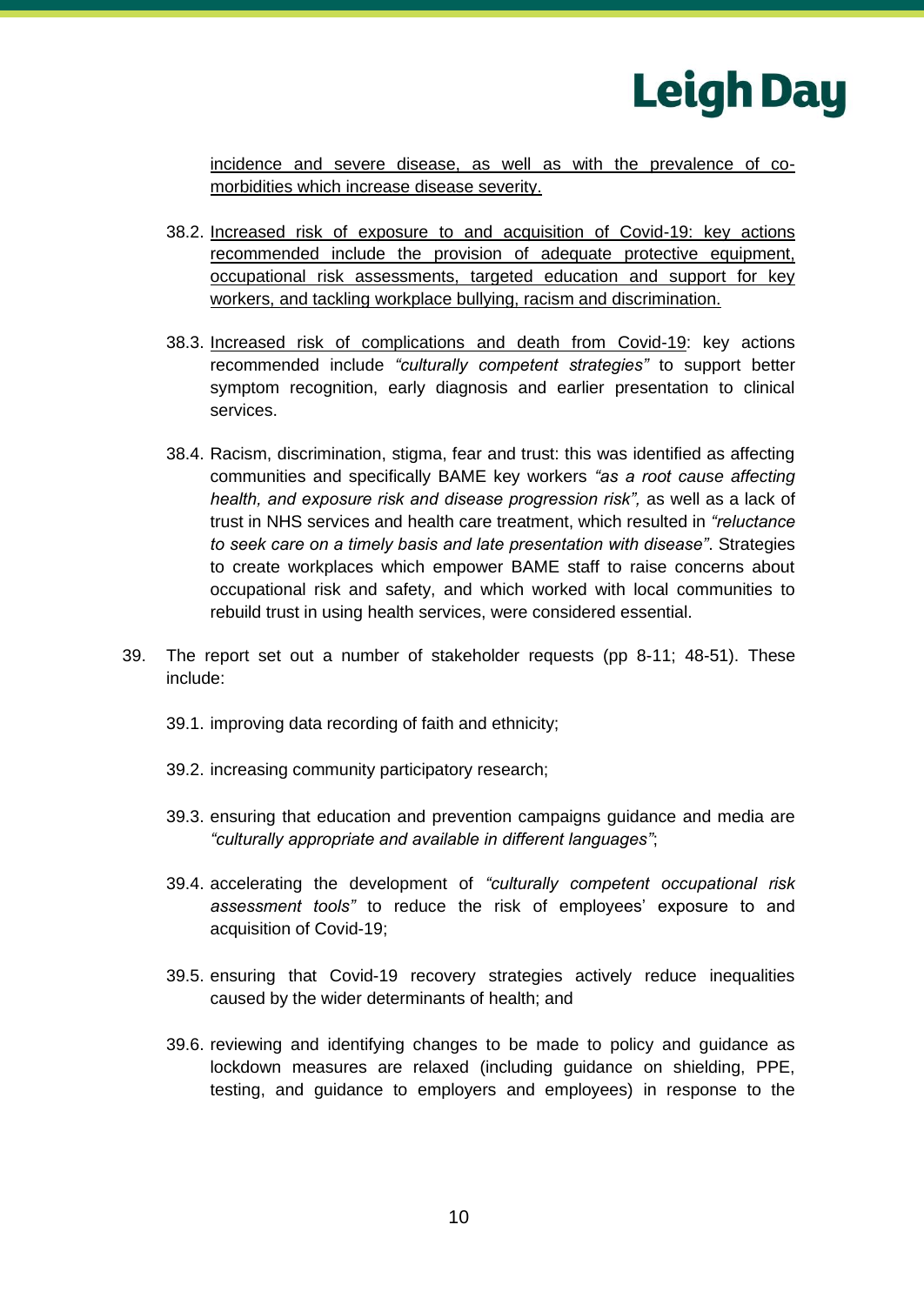

evidence on the disproportionate impact of COVID-19 on BAME communities.

40. The report emphasises the *"deep concern and anxiety"* expressed that *"if lessons are not learnt from this initial phase of the epidemic, future waves of the disease could again have severe and disproportionate impacts".*

#### *Substantial risk of a second wave of infections, and a need for urgent action*

- There are widespread concerns, as lockdown-easing measures are implemented in the UK, of the risk of an increase in infections and deaths during a second wave in infection later this year. The international scientific community has warned about the substantial risk of a second wave of Covid-19<sup>16</sup> and the WHO has advised that *"There is currently no evidence that people who have recovered from Covid-19 and have antibodies are protected from a second infection"*<sup>17</sup>. Scientific literature suggests that even where immunity develops from exposure to a virus, secondary waves can result in significant mortality amongst those who were not exposed to the primary wave.<sup>18</sup> Scientific data indicates that second and subsequent waves in a viral pandemic have increased severity than primary waves*.* 19
- 42. There have been warnings of a substantial risk of a second wave of Covid-19 following the easing of lockdown over the summer<sup>20</sup>, or later in the year, to coincide with the start of flu season $21$ .
- 43. There is, accordingly, an urgent need for timely investigation of the underlying causes of the disproportionate impact of Covid-19 on ethnic minorities, and the implementation of concrete actions to protect ethnic minority groups from an increased risk of death in the likely event of a second and subsequent wave of infection later this year.
- 44. As set out further below, our client seeks a commitment by the government to undertake an urgent inquiry over the next three months to investigate the root causes of the increased risk from Covid-19 to ethnic minority groups, and to ensure that concrete steps are taken promptly to protect ethnic minority groups from an increased risk of death from Covid-19 during a second or subsequent wave of infection.

<sup>16</sup> https://www.thelancet.com/journals/lancet/article/PIIS0140-6736(20)30845-X/fulltext

<sup>17</sup> https://www.who.int/news-room/commentaries/detail/immunity-passports-in-the-context-of-Covid-19 <sup>18</sup> https://www.ncbi.nlm.nih.gov/pmc/articles/PMC5907814/

<sup>19</sup> https://www.ncbi.nlm.nih.gov/pubmed/29530388

<sup>&</sup>lt;sup>20</sup> https://www.thetimes.co.uk/article/britain-must-be-ready-for-second-wave-of-coronavirus-leadingscientist-warns-jsvrlmchq

<sup>&</sup>lt;sup>21</sup> <https://www.washingtonpost.com/health/2020/04/21/coronavirus-secondwave-cdcdirector/>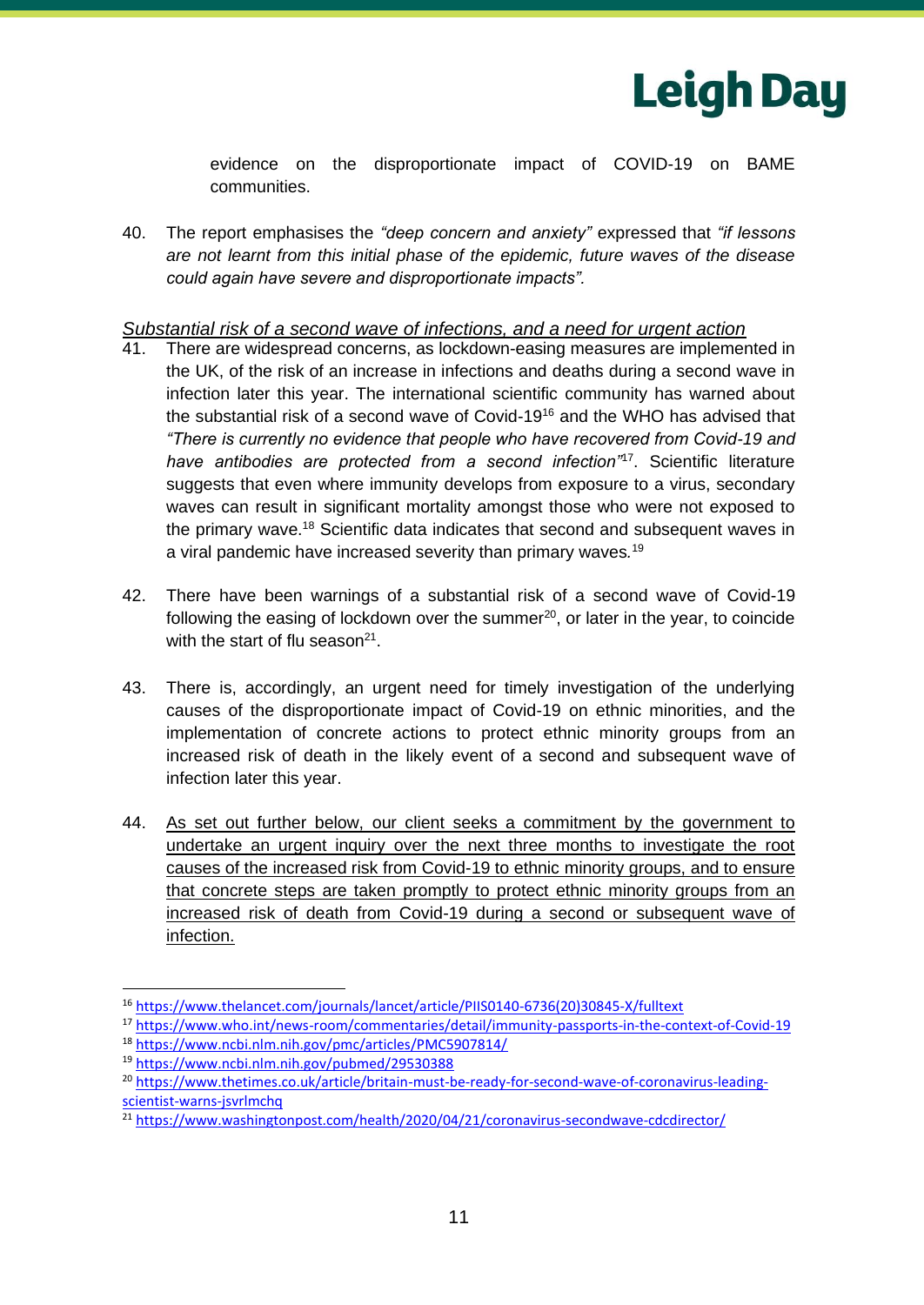

#### *Easing of lockdown*

- 45. Our client is extremely concerned that there has been no consideration of the impact of lockdown-easing measures on ethnic minority communities.
- 46. On 11 May 2020 the Prime Minister laid before Parliament a guidance document 'Our plan to rebuild: The UK Government's Covid-19 recovery strategy' (**"the Recovery Strategy report**").<sup>22</sup> The report acknowledged the higher proportion of deaths amongst people from ethnic minority groups, stating that *"It is critical that the Government understands why this is occurring"* and explaining that this was the reason for launching the PHE Review (which, as set out above, has not carried out the investigation required to enable the government to understand the reasons for the disproportionate impact on ethnic minorities).
- 47. The Recovery Strategy report referred to the government's *"carefully planned timetable for lifting restrictions"*. This has included telling workers who cannot work from home to travel to work from 13 May 2020, with the government recognising that this would result in an increase in the use of public transport; a phased reopening of schools in England from 1 June 2020; and the re-opening of nonessentials shops from 15 June 2020*.* There has, however, been no analysis on the impact of lifting lockdown restrictions on ethnic minority groups.
- 48. It is already known that certain ethnic groups are at increased risk of infection from Covid-19 on account of being over-represented in key worker roles, which carry a higher risk of exposure to the disease.
- 49. The Institute for Fiscal Studies (IFS) May 2020 report 'Are some ethnic groups more vulnerable to Covid-10 than others'?' reports that Pakistanis, black Africans and black Caribbeans are *"over-represented among key workers overall"* placing them at increased risk of infection (for example, a black African of working-age is 50% more likely to be a keyworker than a white British working-age person, with almost a third of the working age black African population employed in keyworker roles) (p 13).
- 50. Data available across various industries shows:
	- 50.1. Health and social care: The IFS reports that one in five black Africans of working age are employed in health and social care, and that black Africans of working-age are nearly three times as likely to be a health and social care worker than a white British working-age person. Black Africans make up 2.2% of the working-age population but account for 7% of nurses. Persons of

<sup>&</sup>lt;sup>22</sup> [https://www.gov.uk/government/publications/our-plan-to-rebuild-the-uk-governments-covid-19](https://www.gov.uk/government/publications/our-plan-to-rebuild-the-uk-governments-covid-19-recovery-strategy/our-plan-to-rebuild-the-uk-governments-covid-19-recovery-strategy#the-current-situation) [recovery-strategy/our-plan-to-rebuild-the-uk-governments-covid-19-recovery-strategy#the-current](https://www.gov.uk/government/publications/our-plan-to-rebuild-the-uk-governments-covid-19-recovery-strategy/our-plan-to-rebuild-the-uk-governments-covid-19-recovery-strategy#the-current-situation)[situation](https://www.gov.uk/government/publications/our-plan-to-rebuild-the-uk-governments-covid-19-recovery-strategy/our-plan-to-rebuild-the-uk-governments-covid-19-recovery-strategy#the-current-situation)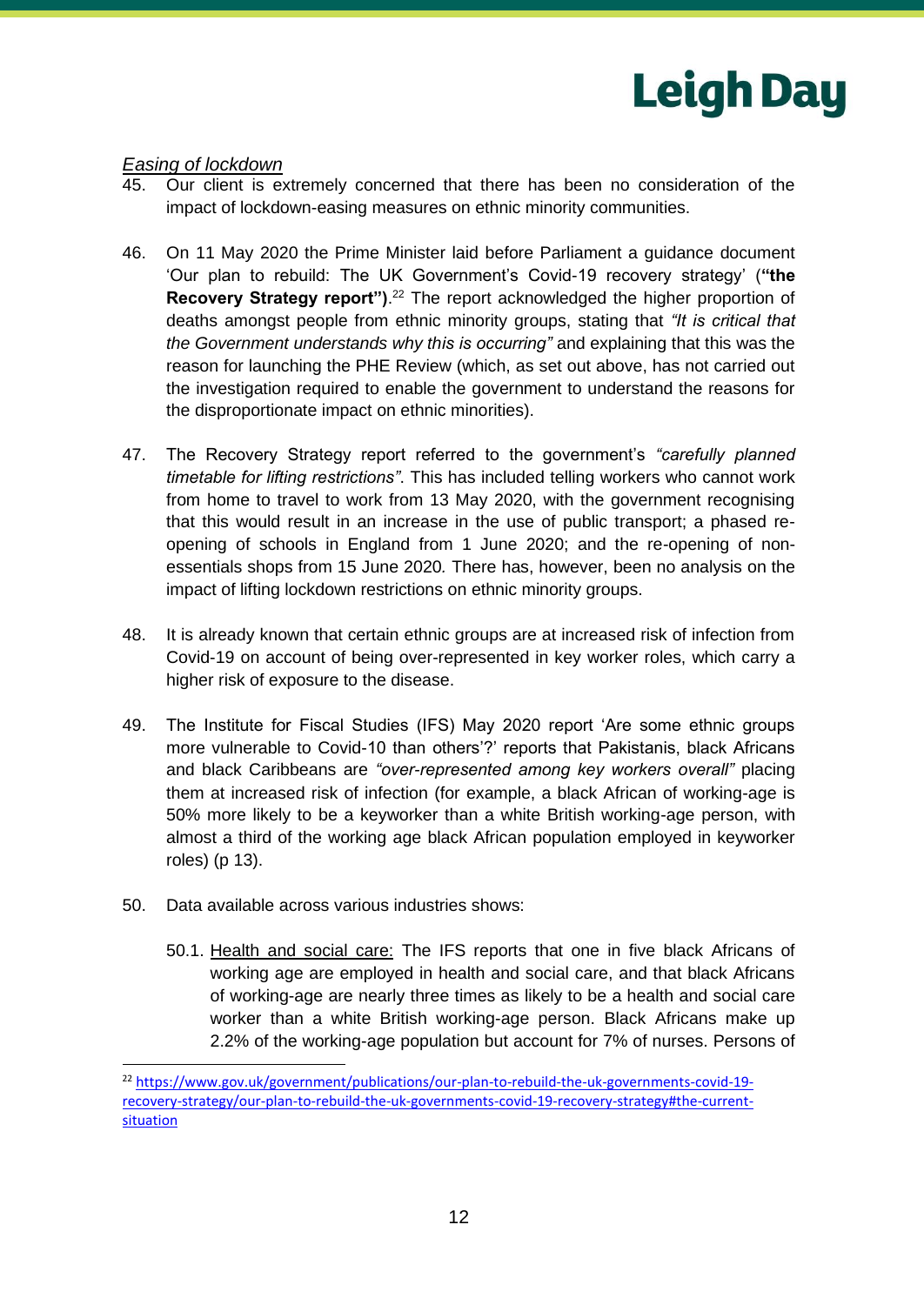

Indian ethnicity make up only 3.2% of the working-age population, but over 14% of doctors (p 13). The PHE Stakeholder Engagement Report found that 40% of doctors, 20% of nurses, and 17% of social care workforce are from BAME groups, and that *"Often, BAME workers are in lower paid roles within the NHS, which mean that these roles cannot be done remotely"<sup>23</sup> .* One of the key findings from the PHE Stakeholder Engagement report was that *"[h]istoric racism"* at work may mean that BAME NHS staff are *"less likely to speak up when they have concerns about PPE or testing"*<sup>24</sup> . Some stakeholders reported that *"BAME front line workers were sometimes given substandard quality or inadequate PPE given the nature of their roles and the risk of exposure"<sup>25</sup> .*

- 50.2. Elementary workers (including security guards, construction workers and cleaners): The ONS' 11 May 2020 report found that men working in "elementary occupations" had the highest rates of death from Covid-19. Of these, security guards and related occupations had the highest death rate, followed by process plant occupations and construction workers. The government's own statistics indicate that persons of Black ethnicity comprise 16% of all workers in this industry; persons of Asian, Indian, Pakistani and Bangladeshi ethnicity are also over-represented.<sup>26</sup> Guidance issued for construction workers on 11 May 2020<sup>27</sup> is, however, silent on ethnicity considerations.
- 50.3. Caring, leisure and other service occupations (including nursing assistants, care workers and ambulance drivers): the ONS' 11 May 2020 report found that this occupational group had the second highest rate of death for males, and a statistically significantly higher mortality rate for women. The government's statistics indicate that persons of Black ethnicity comprise 18% of all workers in this industry; persons of Asian, Indian, Pakistani and Bangladeshi ethnicity are also over-represented.<sup>28</sup>
- 50.4. Transport: In a report published on 11 May 2020<sup>29</sup>, the ONS found that taxi drivers and chauffeurs, bus and coach drivers had *"raised rates of death*

<sup>&</sup>lt;sup>23</sup> PHE Stakeholder Engagement report, p 22.

<sup>24</sup> Ibid, p 23.

<sup>25</sup> Ibid, p 33.

<sup>26</sup> [https://www.ethnicity-facts-figures.service.gov.uk/work-pay-and-benefits/employment/employment](https://www.ethnicity-facts-figures.service.gov.uk/work-pay-and-benefits/employment/employment-by-occupation/latest#by-ethnicity-and-type-of-occupation)[by-occupation/latest#by-ethnicity-and-type-of-occupation](https://www.ethnicity-facts-figures.service.gov.uk/work-pay-and-benefits/employment/employment-by-occupation/latest#by-ethnicity-and-type-of-occupation) – published on 15 May 2020

<sup>&</sup>lt;sup>27</sup> [https://assets.publishing.service.gov.uk/media/5eb961bfe90e070834b6675f/working-safely-during](https://assets.publishing.service.gov.uk/media/5eb961bfe90e070834b6675f/working-safely-during-covid-19-construction-outdoors-240520.pdf)[covid-19-construction-outdoors-240520.pdf](https://assets.publishing.service.gov.uk/media/5eb961bfe90e070834b6675f/working-safely-during-covid-19-construction-outdoors-240520.pdf)

<sup>&</sup>lt;sup>28</sup> [https://www.ethnicity-facts-figures.service.gov.uk/work-pay-and-benefits/employment/employment](https://www.ethnicity-facts-figures.service.gov.uk/work-pay-and-benefits/employment/employment-by-occupation/latest#by-ethnicity-and-type-of-occupation)[by-occupation/latest#by-ethnicity-and-type-of-occupation](https://www.ethnicity-facts-figures.service.gov.uk/work-pay-and-benefits/employment/employment-by-occupation/latest#by-ethnicity-and-type-of-occupation) – published on 15 May 2020

<sup>&</sup>lt;sup>29</sup> 'Coronavirus (Covid-19) related deaths by occupation, England and Wales: deaths registered up to and including 20 April 2020). The report did not include analysis of ethnicity within occupations.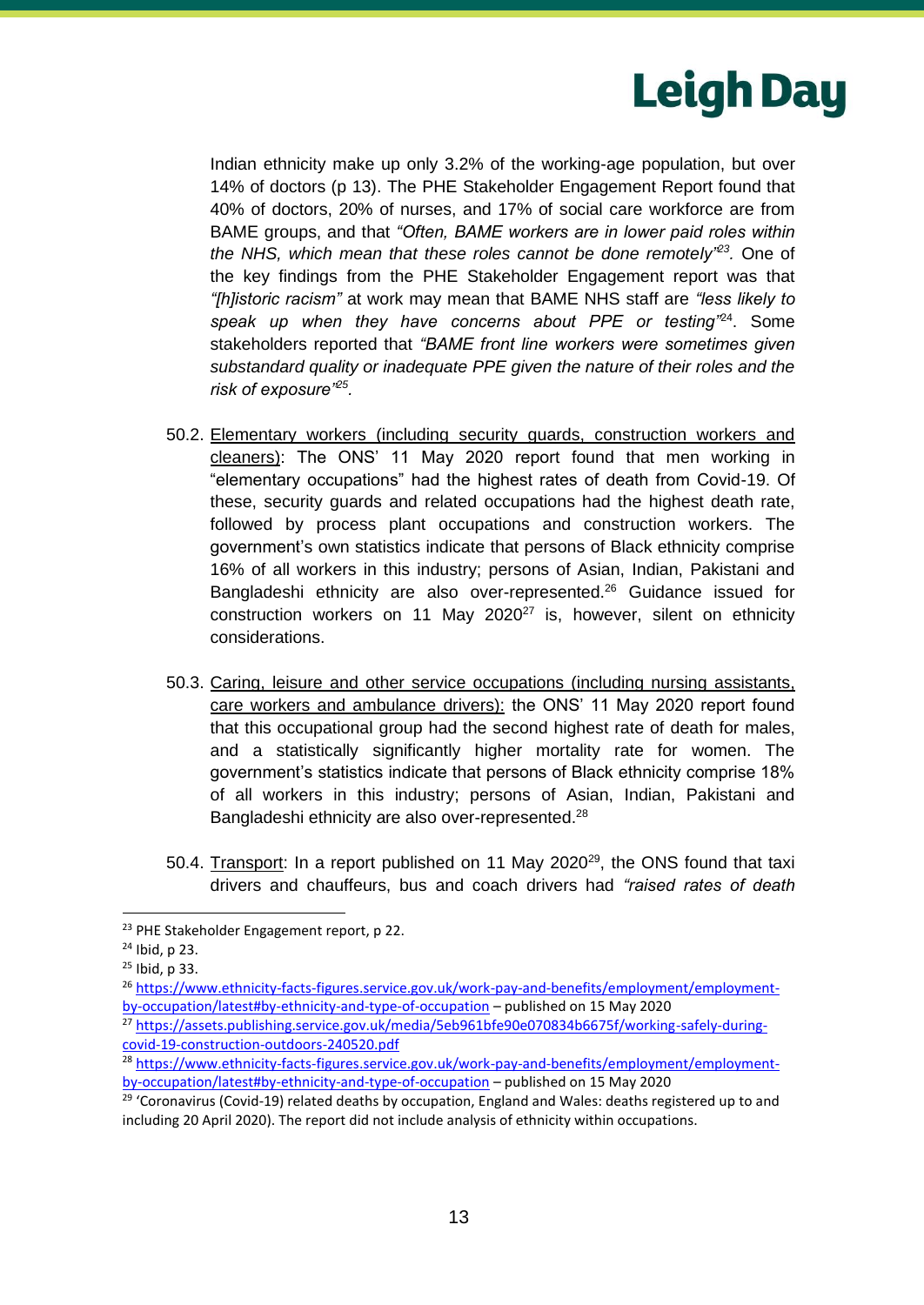

*involving Covid-19"*. Ethnic minority groups are known to be over-represented in this sector (for example, 30.5% of TfL's workforce identify as being of BAME ethnicity<sup>30</sup>; government figures which aggregate the date for the transport and communication sectors show that Pakistani and Bangladeshi workers comprise 17.8% of the workforce, Indian workers 17.7%, and Asian  $16.1\%^{31}$ .

- 50.5. Education: very little research has been conducted into the risk to teachers and school support staff. Some research indicates that whilst children are far less likely to become infected, when they do, they carry as much viral load as an adult and pose a transmission risk. $32$  According to a recent publication by UNISON, school support staff *"tend to be older, are disproportionately from the BAME community and come from more disadvantaged backgrounds".*<sup>33</sup>
- 51. To our client's knowledge, no Equality Impact Assessments have been produced in respect of the various lockdown-easing measures and their impact on ethnic minority groups:
	- 51.1. On ethnic minority communities in general, taking account factors already known to be relevant such as:
		- 51.1.1. overcrowded housing (e.g. in London, 30% of Bangladeshi households, 16% of Black African households, and 18% of Pakistani households have more residents than rooms, compared with only 2% of white British households $34$ );
		- 51.1.2. intergenerational housing (Bangladeshi, Indian and Chinese households are particularly likely to have family members over 65 years living with children under 16 years $35$ );
		- 51.1.3. deprivation (*"individuals in the most deprived quintiles are nearly twice as likely to be admitted to ICU as the least deprived"*<sup>36</sup>);

[https://www.ons.gov.uk/peoplepopulationandcommunity/healthandsocialcare/causesofdeath/bulletins/c](https://www.ons.gov.uk/peoplepopulationandcommunity/healthandsocialcare/causesofdeath/bulletins/coronaviruscovid19relateddeathsbyoccupationenglandandwales/latest) [oronaviruscovid19relateddeathsbyoccupationenglandandwales/latest](https://www.ons.gov.uk/peoplepopulationandcommunity/healthandsocialcare/causesofdeath/bulletins/coronaviruscovid19relateddeathsbyoccupationenglandandwales/latest)

<sup>30</sup> <http://content.tfl.gov.uk/tfl-ethnicity-pay-gap-summary-report-2019.pdf>

<sup>31</sup> [https://www.ethnicity-facts-figures.service.gov.uk/work-pay-and-benefits/employment/employment](https://www.ethnicity-facts-figures.service.gov.uk/work-pay-and-benefits/employment/employment-by-sector/latest#by-ethnicity)[by-sector/latest#by-ethnicity](https://www.ethnicity-facts-figures.service.gov.uk/work-pay-and-benefits/employment/employment-by-sector/latest#by-ethnicity)

<sup>32</sup> [https://www.theguardian.com/world/2020/may/17/scientists-divided-over-coronavirus-risk-to](https://www.theguardian.com/world/2020/may/17/scientists-divided-over-coronavirus-risk-to-children-if-schools-reopen)[children-if-schools-reopen](https://www.theguardian.com/world/2020/may/17/scientists-divided-over-coronavirus-risk-to-children-if-schools-reopen)

<sup>33</sup> [https://www.unison.org.uk/news/press-release/2020/05/support-staff-little-confidence-government](https://www.unison.org.uk/news/press-release/2020/05/support-staff-little-confidence-government-school-safety-plans-says-unison/)[school-safety-plans-says-unison/](https://www.unison.org.uk/news/press-release/2020/05/support-staff-little-confidence-government-school-safety-plans-says-unison/)

<sup>34</sup> PHE Stakeholder Engagement report, p 21.

 $35$  Ibid.

<sup>36</sup> Ibid, p 22.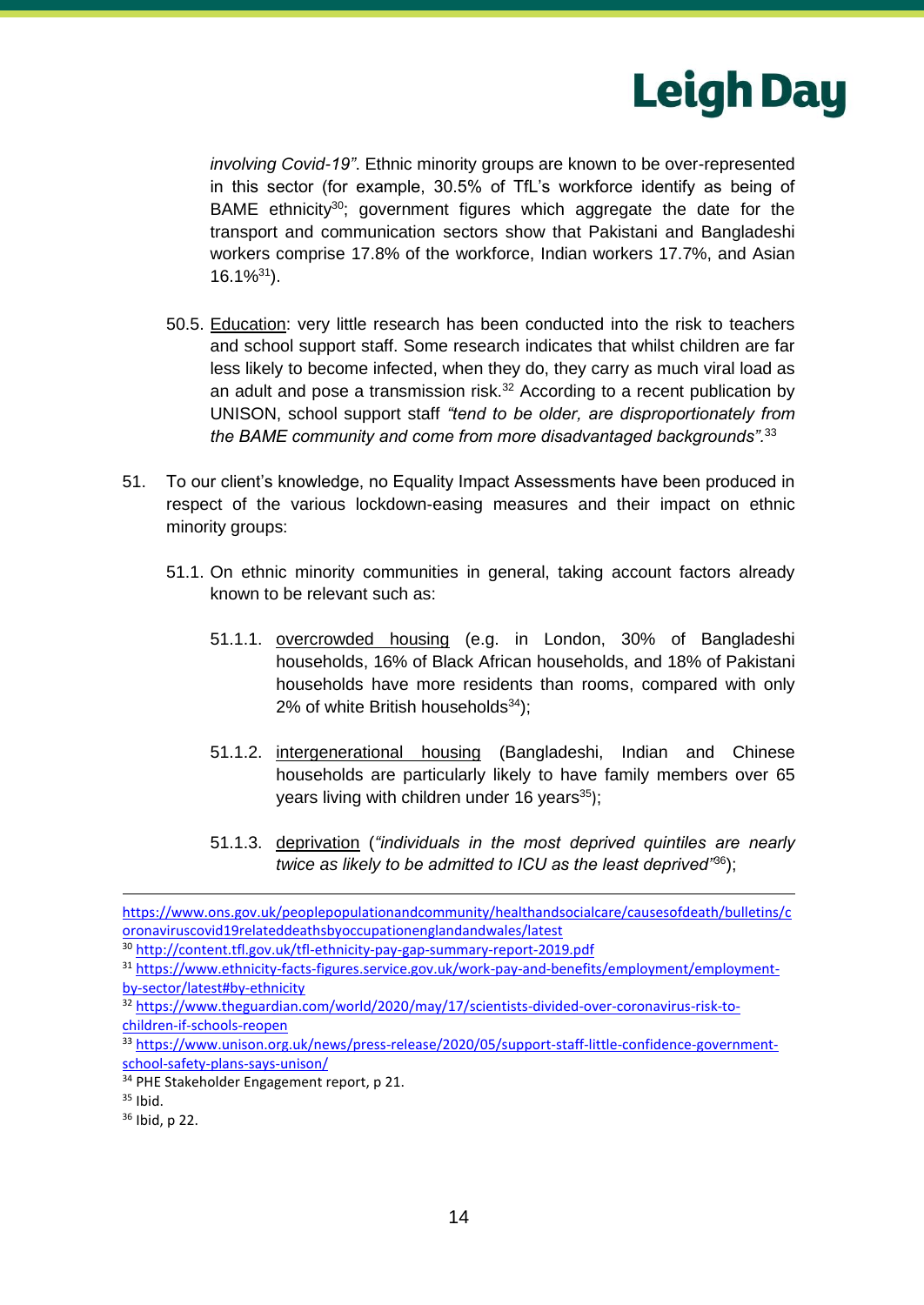

- 51.1.4. differential economic impact of Covid-19 on financial security: for example PHE found that *"Pakistani and Bangladeshi households were most likely to have men working in a 'shut-down' sector (restaurant work, taxi driving) as well as having a partner not currently in the labour market"* and *"the proportion of Black African and Black Caribbean households with dependent children and lone parents is high when compared to other groups; this may lead to difficulty arranging childcare in order to become economically active"* <sup>37</sup>, that *"the measures to control the spread of Covid-19 across the country may have led to further economic or housing instability"*<sup>38</sup> , and that adequate financial support is key to ensuring that *"people who should be shielding or isolating for their own and others' health are not forced to work by economic necessity"*<sup>39</sup>)
- 51.1.5. increased use of public transportation to travel to work, resulting in additional routes of exposure $40$ ;
- 51.1.6. an increased prevalence of Covid co-morbidities (with a *"higher incident of chronic diseases and multiple long-term conditions… occurring at younger ages"<sup>41</sup>*);
- 51.1.7. prior poor experience of healthcare services and treatment and *"a culturally insensitive health service"*, which *"may mean that they are less likely to seek care when needed"<sup>42</sup> .* The PHE Stakeholder Engagement report reported that *"Some BAME communities feel that they receive different treatment when compared with white patients – this has further exacerbated fear within BAME communities and reluctance to seek medical care"<sup>43</sup> .*
- 51.2. Within specific industries (including those identified above) which carry a high risk of exposure to Covid-19, and in which ethnic minority groups are overrepresented.
- 51.3. With respect to the impact of the government's test and trace strategy, a key safeguard in controlling the pandemic and enabling the easing of lockdown, on ethnic minority communities.

 $37$  Ibid.

<sup>38</sup> Ibid, pp 23-24.

<sup>39</sup> Ibid, p 32.

<sup>40</sup> Ibid, p 22; see also p 31.

 $41$  Ibid, p 7.

 $42$  Ibid, p 23.

<sup>43</sup> Ibid, p 36.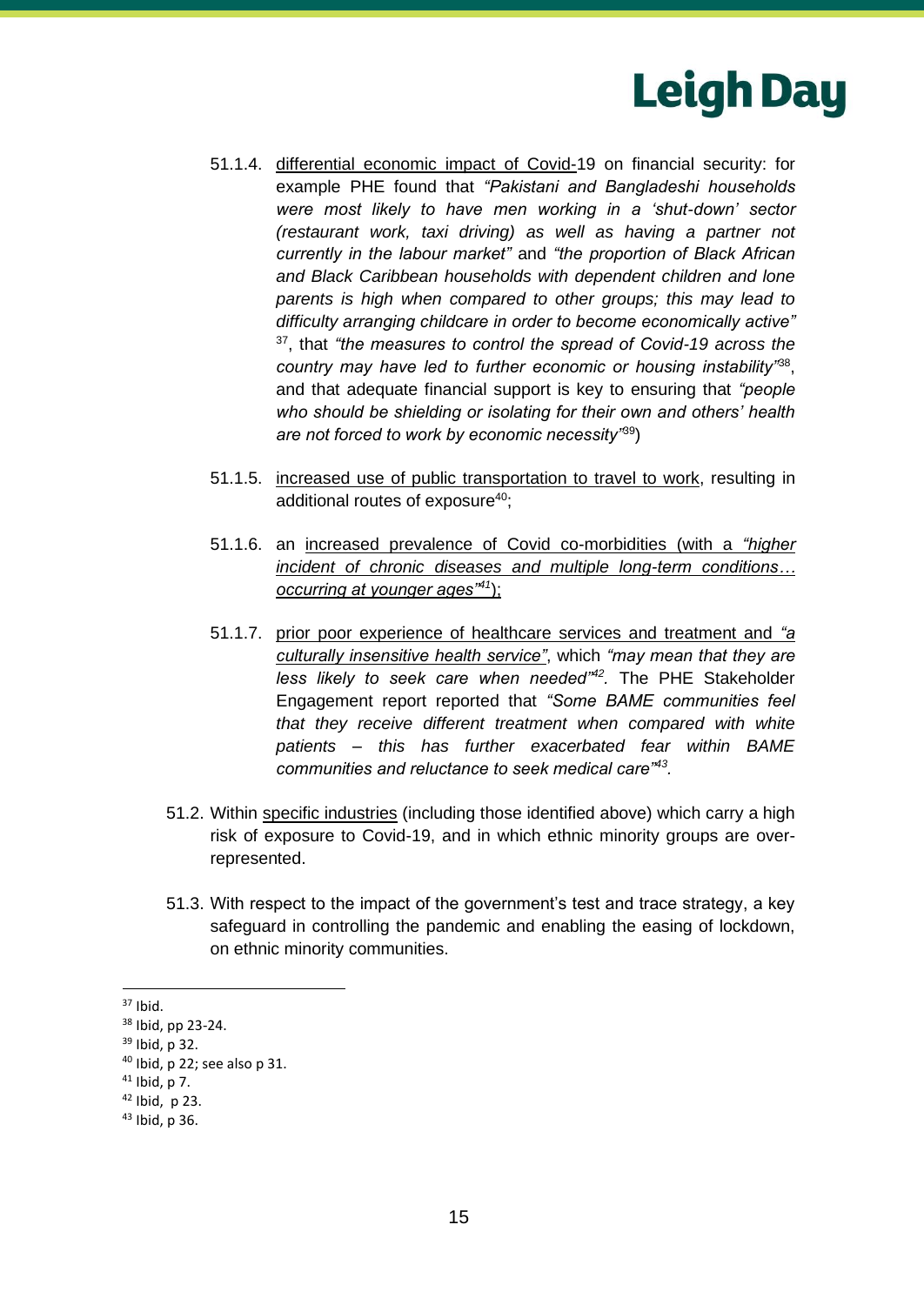

# **Legal obligations**

#### *Public sector equality duty*

52. Section 149 of the Equality Act 2010 sets out the Public Sector Equality Duty ("PSED"). It provides that:

> *(1) A public authority must, in the exercise of its functions, have due regard to the need to –*

*(a) eliminate discrimination, harassment, victimisation and any other conduct that is prohibited by or under this Act;*

*(b) advance equality of opportunity between persons who share a relevant protected characteristic and persons who do not share it;*

*(c) foster good relations between persons who share a relevant protected characteristic and persons who do not share it.*

- 53. *"Advancing equality"* means having due regard, in particular, to the need to:
	- (a) *"remove or minimise disadvantages suffered by persons who share a relevant protected characteristic that are connected to that characteristic"* (s 149(3)(a));
	- (b) *"take steps to meet the needs of persons who share a relevant protected characteristic that are different from the needs of persons who do not share it"* (s 149(3)(b));
	- (c) *"encourage persons who share a relevant protected characteristic to participate in public life or in any other activity in which participation by such persons is disproportionately low"* (s 149(3)(c))*.*
- 54. The following well-established principles apply to the PSED:
	- (i) where a decision affects *"large number of vulnerable people, many of whom fall within one or more of the protected groups… the due regard necessary is very high"* (*R (Hajrula) v London Councils* [2011] EWHC 448 (Admin) §62);
	- (ii) the duty is on the Minister or the decision-maker personally; *"[w]hat matters is what he or she took into account and what he or she knew"; "the Minister or decision maker cannot be taken to know what his or her officials know or what may have been in the minds of officials in proffering their advice"* (*Bracking v Secretary of State for Work and Pensions* [2013] EWCA Civ 1345 §26(3));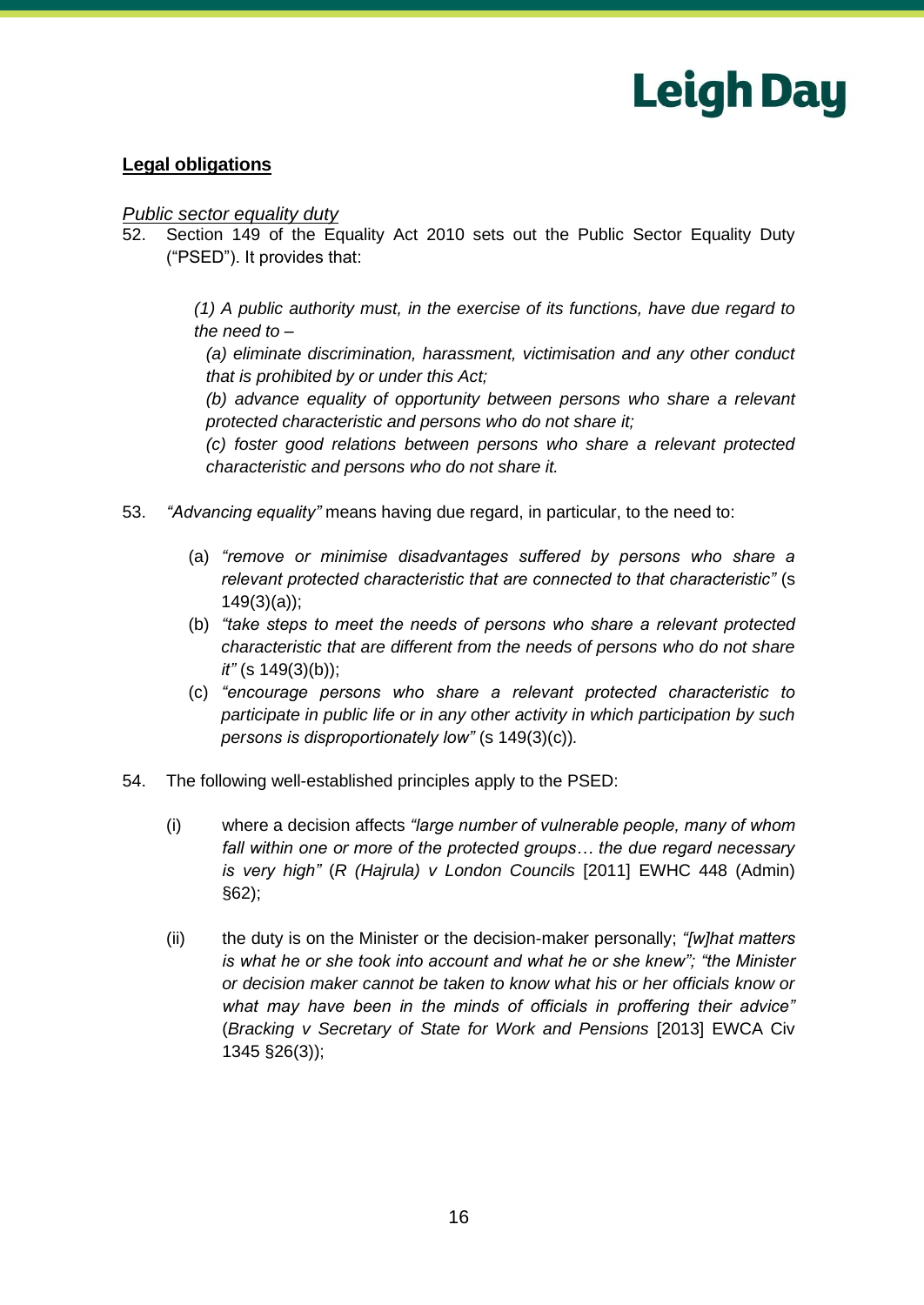

- (iii) an *"important evidential element in the demonstration of the discharge of the duty is the recording of the steps taken by the decision maker in seeking to meet the statutory requirements"* (*Bracking* §26(2));
- (iv) the PSED imposes a duty to assess the risk and extent of any adverse impact of those affected by a policy and the ways in which such risk might be eliminated or mitigated *before* adopting the policy (*Bracking* §26(4)). The PSED must be complied with *"not as a rearguard action following a concluded decision but as an essential preliminary to any such decision. Inattention to it is both unlawful and bad government"* (*R (BAPIO) v SSHD*  [2007] EWCA Civ 1139 §3);
- (v) the PSED imposes a duty to inquire properly into and appreciate the full impact of the policy. If the relevant material, required in order for a public authority to be properly informed before taking a decision, is not available, *"there will be a duty to acquire it and this will frequently mean that some further consultation with appropriate groups is required"* (*Bracking* §26(4), 26(8) and *R (Hurley & Moore) v Secretary of State for Business, Innovation and Skills* [2012] EWHC 201 (Admin) §89-90).
- 55. Compliance with the PSED imposes a number of obligations on decision-makers, which include:
	- 55.1. Investigating the underlying reasons for the disproportionate impact of Covid-19 on ethnic minority communities to date, to ensure that going forward, as lockdown restrictions are lifted, or in the event of a second wave, ethnic minority communities do not continue to suffer at an increased rate;
	- 55.2. Rigorously analysing, prior to the implementation of specific lockdown-easing measures, the potential impact of such measures on the statutory equality objectives.
- 56. It is clear from the government's handling of the Covid-19 pandemic that there has been little if any regard to the impact on ethnic minority groups or the needs of particularly vulnerable people within ethnic minority communities (e.g. the elderly). For example:
	- 56.1. Most of the government advice issued during the pandemic has not been translated into other languages (notwithstanding the government being aware that a significant proportion of people in certain ethnic minority groups do not speak English well or at all, and that this is much higher amongst elderly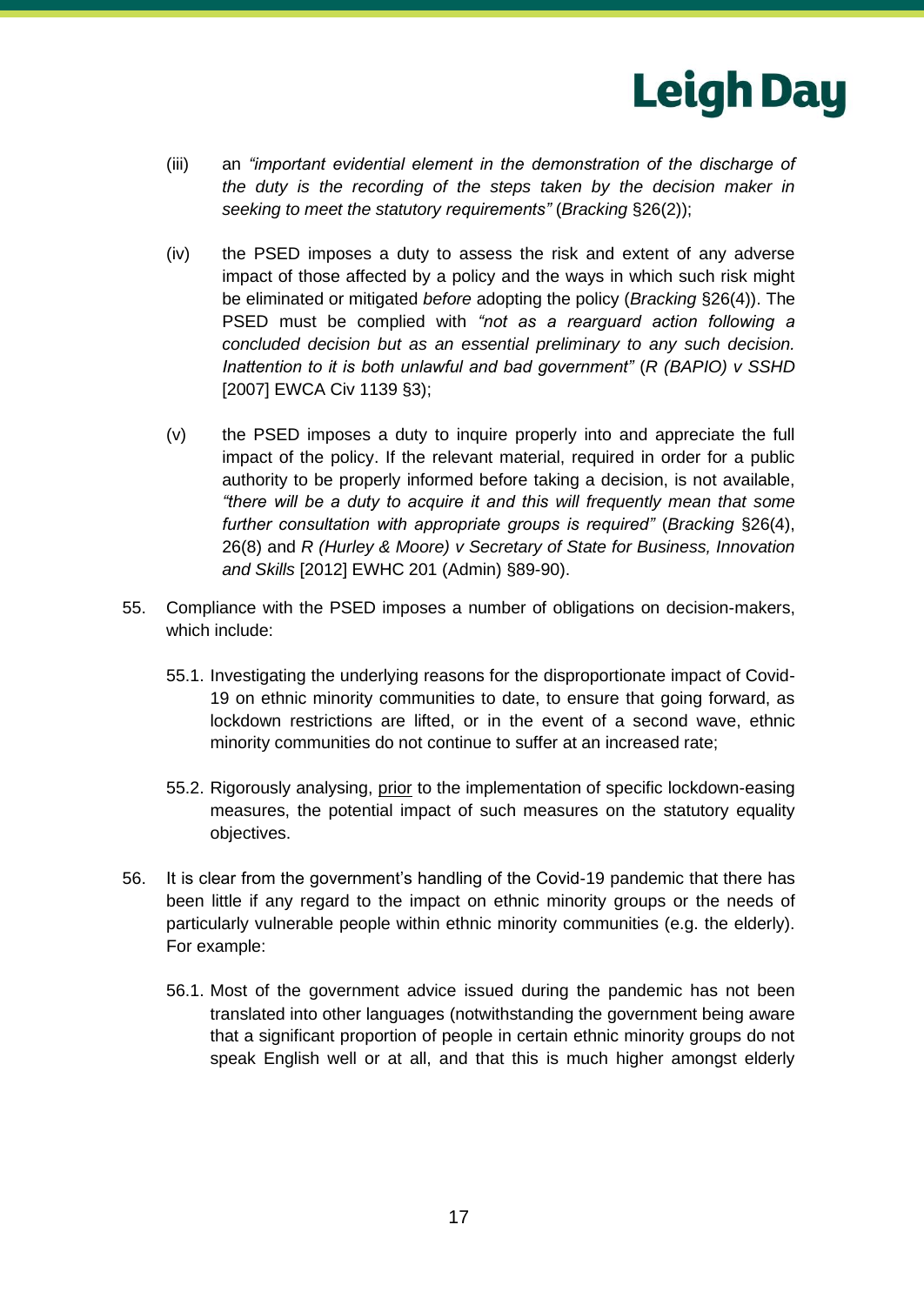

people<sup>44</sup>) <sup>45</sup>: e.g. the 'Stay at home: guidance for households with possible or confirmed coronavirus infection' is only available in English, the 'Guidance for households with grandparents, parents and children living together where someone is at increased risk or has possible or confirmed coronavirus infection' is only available in English<sup>46</sup> (notwithstanding that it is known that multi-generational households are common amongst certain ethnic minority groups); the 'Guidance on shielding and protecting people who are clinically extremely vulnerable from Covid-19' is only available in English, as is the 'Guidance for young people and shielding and protecting people most likely to become unwell if they catch coronavirus'<sup>47</sup> .

- 56.2. None of the government's daily media briefings, which have been crucial for informing the public about the government's understanding of the disease, its modes of transmission and progression throughout the country, and what the public should be doing to protect themselves, have been translated into any other languages.
- 56.3. The PHE review which contains information about the striking disparities in risk from Covid-19 has not been translated into the languages of the communities most affected.
- 56.4. Employers have not been advised of considerations relating to ethnic minority staff which should be taken into account when implementing return-to-work procedures.
- 57. The same lack of regard to the impact on ethnic minority communities can be seen with the government's test and trace strategy, which is intended to be a crucial safeguard in controlling the pandemic and enabling the easing of lockdown. For example:
	- 57.1. No provision has been made to provide individuals who have tested positive for Covid-19 and who are required to self-isolate for at least a fortnight, with

<sup>44</sup> [https://www.ethnicity-facts-figures.service.gov.uk/uk-population-by-ethnicity/demographics/english](https://www.ethnicity-facts-figures.service.gov.uk/uk-population-by-ethnicity/demographics/english-language-skills/latest#full-page-history)[language-skills/latest#full-page-history](https://www.ethnicity-facts-figures.service.gov.uk/uk-population-by-ethnicity/demographics/english-language-skills/latest#full-page-history)

<sup>45</sup> The PHE Stakeholder Engagement Report specifically highlighted that *"Covid-19 communications and their method of cascade were not always appropriate for all BAME groups"*, and of the importance in translating communication materials into different languages as well as improving community participatory engagement *"recognising the central role that faith plays in many BAME groups"* (pp 37-8)*.*  <sup>46</sup> <https://www.gov.uk/government/publications/covid-19-stay-at-home-guidance>

<sup>47</sup> [https://www.gov.uk/government/publications/guidance-on-shielding-and-protecting-extremely](https://www.gov.uk/government/publications/guidance-on-shielding-and-protecting-extremely-vulnerable-persons-from-covid-19)[vulnerable-persons-from-covid-19](https://www.gov.uk/government/publications/guidance-on-shielding-and-protecting-extremely-vulnerable-persons-from-covid-19)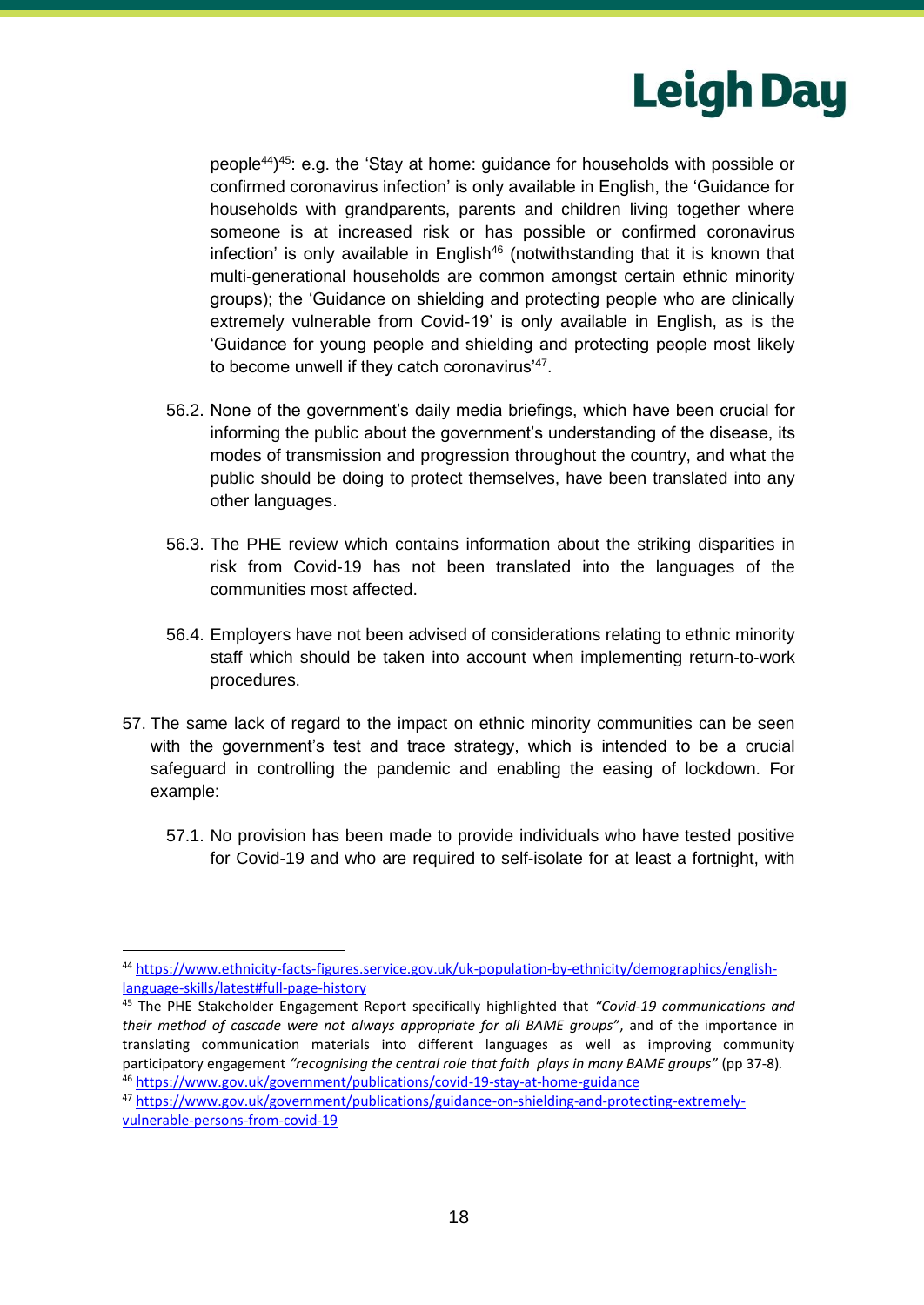

alternative accommodation<sup>48</sup>, as a means of protecting elderly relatives or others living in overcrowded households.

- 57.2. No provision has been made for financial support for individuals who are required to self-isolate for a fortnight (either on account of having tested positive for Covid-19, having a member of their household who has tested positive, or having otherwise come into contact with a person who has tested positive). No consideration has been given to the economic consequences for persons unable to work from home, who are in self-employment or on zero-hour contracts, of being required to self-isolate for two weeks, or to the financial impact if an entire family are unable to work on account of being required to self-isolate.
- 58. This failure by the government to have due regard to the needs of ethnic minority groups during the Covid lockdown has put lives at risk, and will continue to do so going forward as restrictions are lifted unless these issues are properly investigated and lessons learnt.
- 59. To our knowledge, no Equality Impact Assessments (EIAs) have been undertaken in respect of lockdown easing measures implemented from 13 May 2020 onwards, or in respect of the test and trace programme which is being rolled out, and we consider that the government is in breach of the PSED.
- 60. Our clients seek an explanation of whether any assessments have been undertaken of the impact of lockdown-easing measures implemented from 13 May 2020 onwards, and on the impact of the test and trace programme, on ethnic minority communities, and disclosure of any such documents.
- 61. In particular, our clients request disclosure of any EIAs produced to address the impact of lockdown-easing measures on ethnic minority people working specific industries, including in Health and Social Care; Elementary occupations; Caring, Leisure and other service occupations; Transport and Education. As set out above, information already in the public domain indicates both that ethnic minority workers are over-represented in these industries, and at increased risk from Covid-19.
- 62. Our clients also seek disclosure of any EIAs undertaken in respect of the impact of specific lockdown-easing measures within the government's *"carefully planned timetable for lifting restrictions"* (e.g. the policy to advise workers who cannot work

<sup>48</sup> As per the recommendation of the World Health Organisation in their interim guidance, '*Home care for patients with COVID-19 presenting with mild symptoms and management of their contacts'* dated 17 March 2020: [https://apps.who.int/iris/handle/10665/331473,](https://apps.who.int/iris/handle/10665/331473) and of Independent Sage in their report '*Towards an Integrated Find, Test, Trace, Isolate, Support (FTTIS) response to the Pandemic'*, dated 9 June 2020:<https://www.independentsage.org/wp-content/uploads/2020/06/IndependentSAGE-report-4.pdf>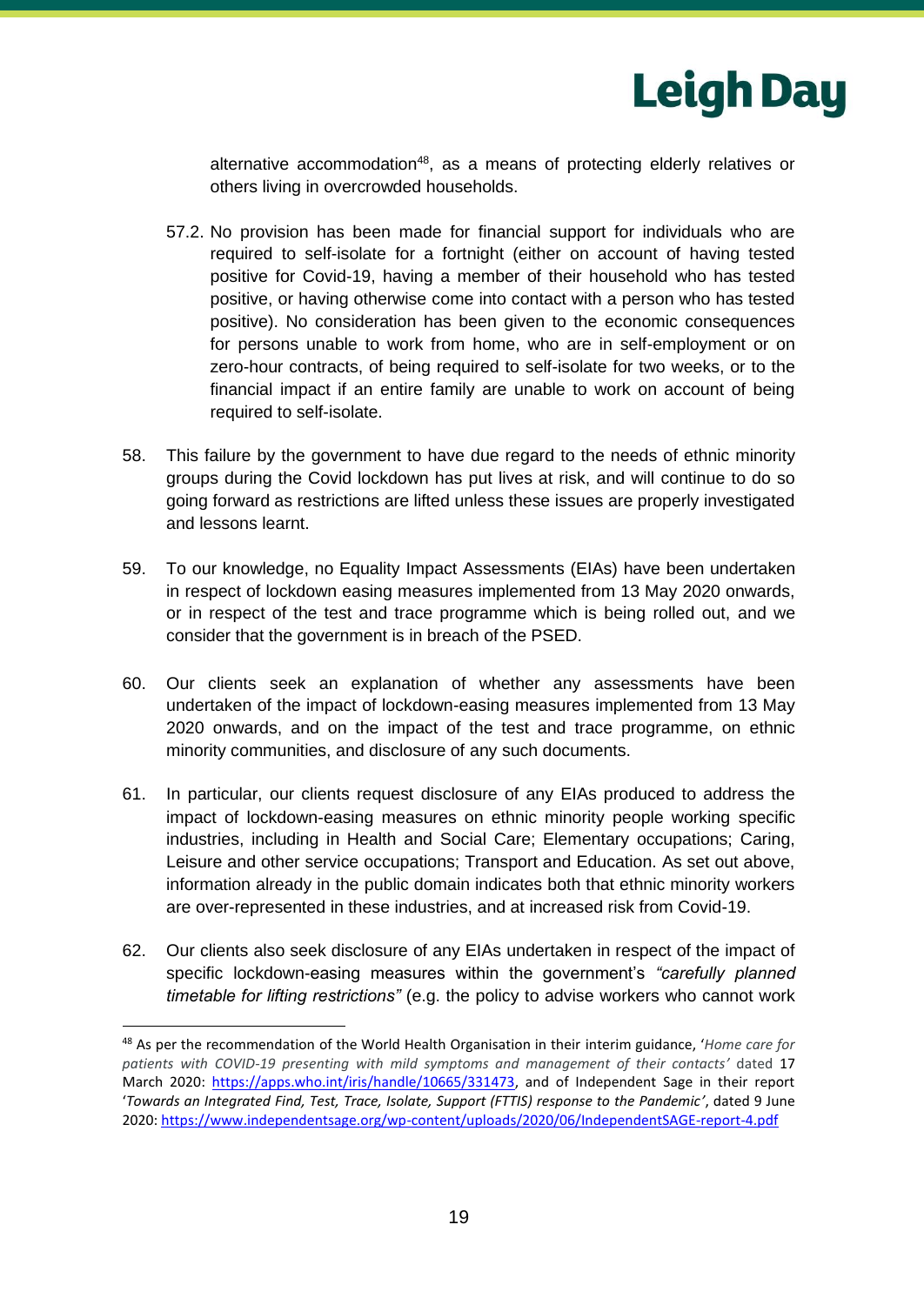

from home to travel to work from 13 May 2020; the phased re-opening of schools in England from 1 June 2020; the re-opening of non-essentials shops from 15 June 2020, etc)*.*

## *Article 2 ECHR*

- 63. Article 2 ECHR, as well as imposing a negative duty not to take life, also imposes positive duties on the State to protect persons from life-threatening risks. These positive obligations include:
	- 63.1. A systems duty: a duty to devise and apply appropriate systems for the identification of persons in need of protection and the protection of life.
	- 63.2. An operational duty: a duty to take specific steps to protect life when there is a "real and immediate" risk of death or serious injury to an identifiable individual or group of individuals of which the State is or ought to be aware.
	- 63.3. An information duty: a duty to provide accurate and adequate information to persons exposed to particular risks, including occupational risks, to enable them to assess the risks and provide informed consent, or refuse to take those risks.
	- 63.4. An investigative duty: a duty of effective investigation where there is an arguable case that there has been a breach of one or both of the systems or operational duties.
- 64. The 'arguable' threshold, which triggers the investigative duty, is a low one: it is *"anything more than 'fanciful'"* (R (*Palmer) v HM Coroner for the Count of Worcestershire)* [2011] Med LR 397 §60. It arises not only where death has occurred, but also where serious or life-threatening illness has been suffered.
- 65. Minimum requirements must be met for an Article 2-compliant investigation (*Palmer* §61):

*"(a) the authorities must act of their own motion;* 

*(b) the investigation must be independent;*

*(c) the investigation must be effective in the sense that it must be conducted in a manner that does not undermine its ability to reach the relevant facts;*

*(d) the investigation must be reasonably prompt;*

*(e) there must be a 'sufficient element of public scrutiny of the investigation or its results to secure accountability in practice as well*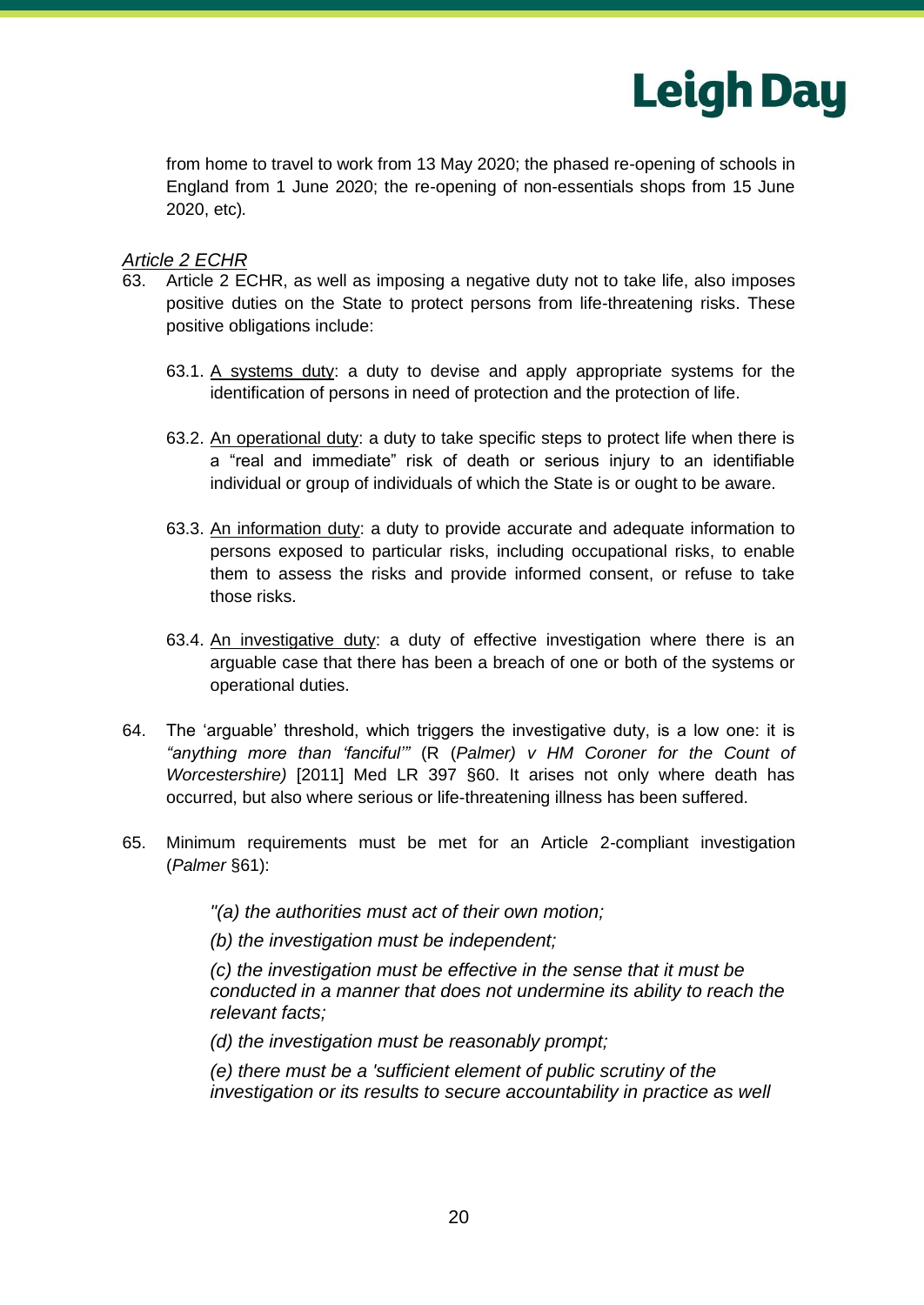

*as in theory; the degree of public scrutiny required may well vary from case to case'....;*

*(f) there must be involvement of the next of kin 'to the extent necessary to safeguard his or her legitimate interests'....".*

- 66. The purpose of such an investigation is *"to ensure so far as possible that the full*  facts are brought to light; that culpable and discreditable conduct is exposed and *brought to public notice; that suspicion of deliberate wrongdoing (if unjustified) is allayed; that dangerous practices and procedures are rectified; and that those who have lost their relative may at least have the satisfaction of knowing that lessons learned from his death may save the lives of others" (R (Amin v SSHD)* [2004] 1 AC 653 (HL) §31).
- 67. It is submitted that it is at least arguable that the deaths and serious illnesses of a disproportionate number of individuals from ethnic minority communities were contributed to by breaches of the State's substantive Article 2 systems, information or operational duties. Accordingly, the government has a duty to commission an independent investigation in the disproportionate impact of Covid-19 on ethnic minority communities.
- 68. Our clients recognise that a broad public inquiry which effectively investigates and addresses all of the relevant causes of health disparities between ethnic groups in the UK, and the disproportionate impact of Covid-19 on ethnic minority communities in terms of (i) the increased deaths, (ii) the economic impact of lockdown measures, and (iii) the impact of lockdown-easing measures, may necessitate a longer-term investigation, and that this may sit within a broader public inquiry which addresses all aspects of the government's response to Covid-19.
- 69. However, given the substantial risk of a second or subsequent wave of the pandemic in the imminent future, it is imperative that prompt action is taken in the short term, which includes identifying the underlying causes of the disproportionate number of deaths of ethnic minority people from Covid-19 so that concrete steps can be taken to prevent further deaths and serious illness. Article 14 ECHR, which prohibits discrimination (read with Article 2 ECHR) requires specific analysis of the disproportionate impact of Covid-19 on ethnic minority communities as part of any broader inquiry.
- 70. Accordingly, our clients seek the following:
	- 70.1. A commitment to undertake an urgent, independent inquiry over the next three months to (i) investigate the root causes of the increased risk from Covid-19 to ethnic minority groups, and (ii) to ensure that concrete steps are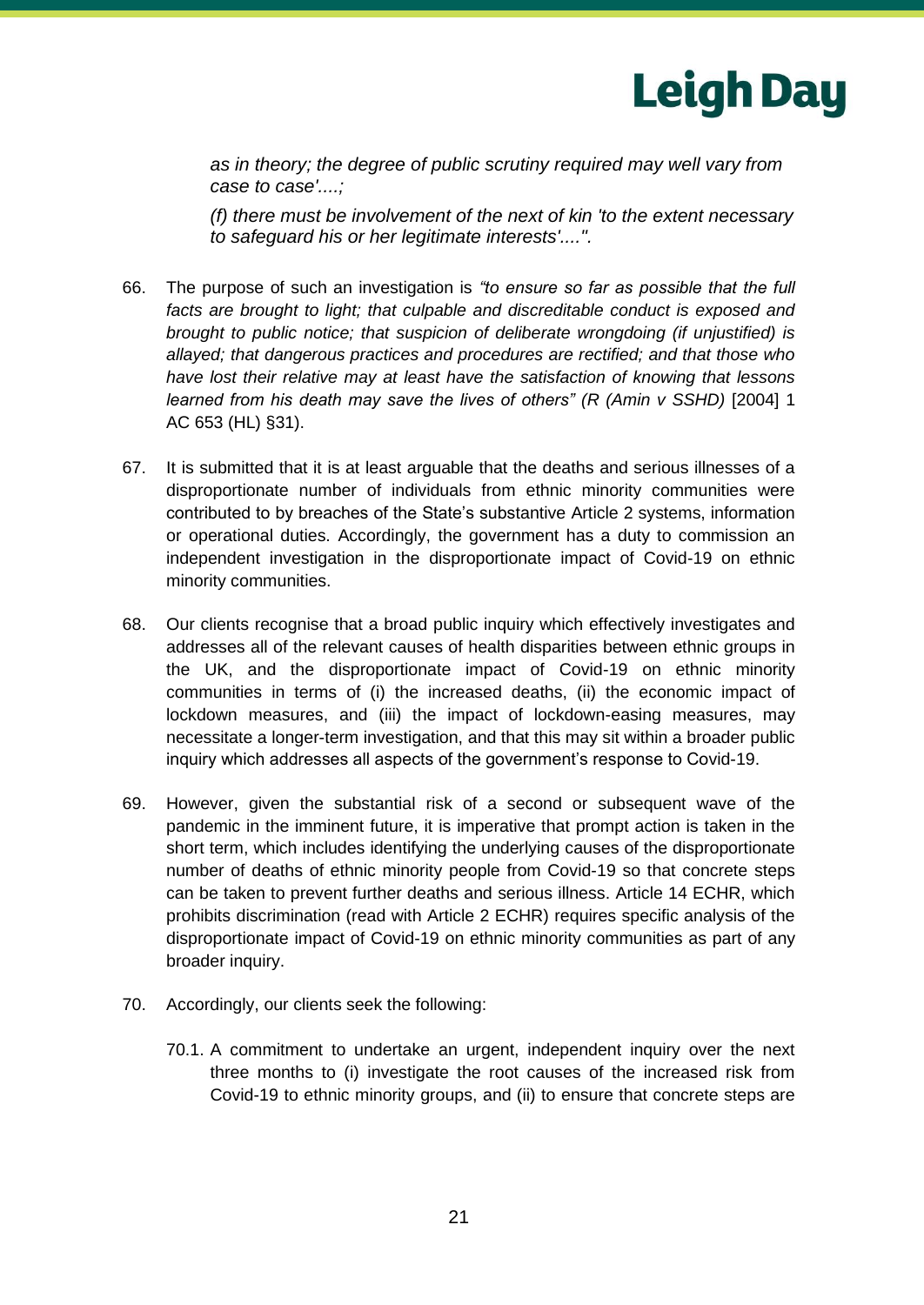

taken promptly to protect ethnic minority groups from an increased risk of death from Covid-19 during a second or subsequent wave of infection.

70.2. A commitment from the government to undertake a longer-term, independent public inquiry into the disproportionate impact of Covid-19 on ethnic minority communities, investigating both the increased deaths amongst ethnic minority groups, the relevant causes of health disparities between ethnic groups in the UK, and the disproportionate economic impact of lockdown measures on ethnic minority groups.<sup>49</sup>

#### **Action required**

71. As set out in further detail above, our clients seek the following:

- 71.1. An explanation of whether any EIAs have been undertaken to assess the impact of lockdown-easing measures implemented from 13 May 2020 onwards on ethnic minority communities, and disclosure of any such documents. In particular, our clients request the immediate disclosure of:
	- 71.1.1. all EIAs produced to address the impact of lockdown-easing measures, implemented from 13 May 2020 onwards, on ethnic minority communities;
	- 71.1.2. all EIAs produced to address the impact of the test and trace programme on ethnic minority communities;
	- 71.1.3. all EIAs produced specifically to address the impact of lockdowneasing measures on ethnic minority workers in the following industries:
		- (i) Health and social care;
		- (ii) Elementary workers (including security guards, construction workers and cleaners);
		- (iii) Caring, leisure and other service occupations;
		- (iv) Transport;
		- (v) Education.
- 71.2. A commitment to undertake an urgent, independent inquiry over the next three months to (i) investigate the root causes of the increased risk from

 $49$  A House of Commons Library briefing paper 'Coronavirus: Impact on the labour market' dated 5 June 2020 (No 8898) found that *"Shut down sectors have a higher than average proportion of workers from a BAME… ethnic background"*, and that certain shut down sectors have an *"especially high" proportion of BAME workers (BAME workers comprising 28% of the vulnerable jobs in the transport sector, and 16% of vulnerable jobs in the accommodation food sector"* (p 12).